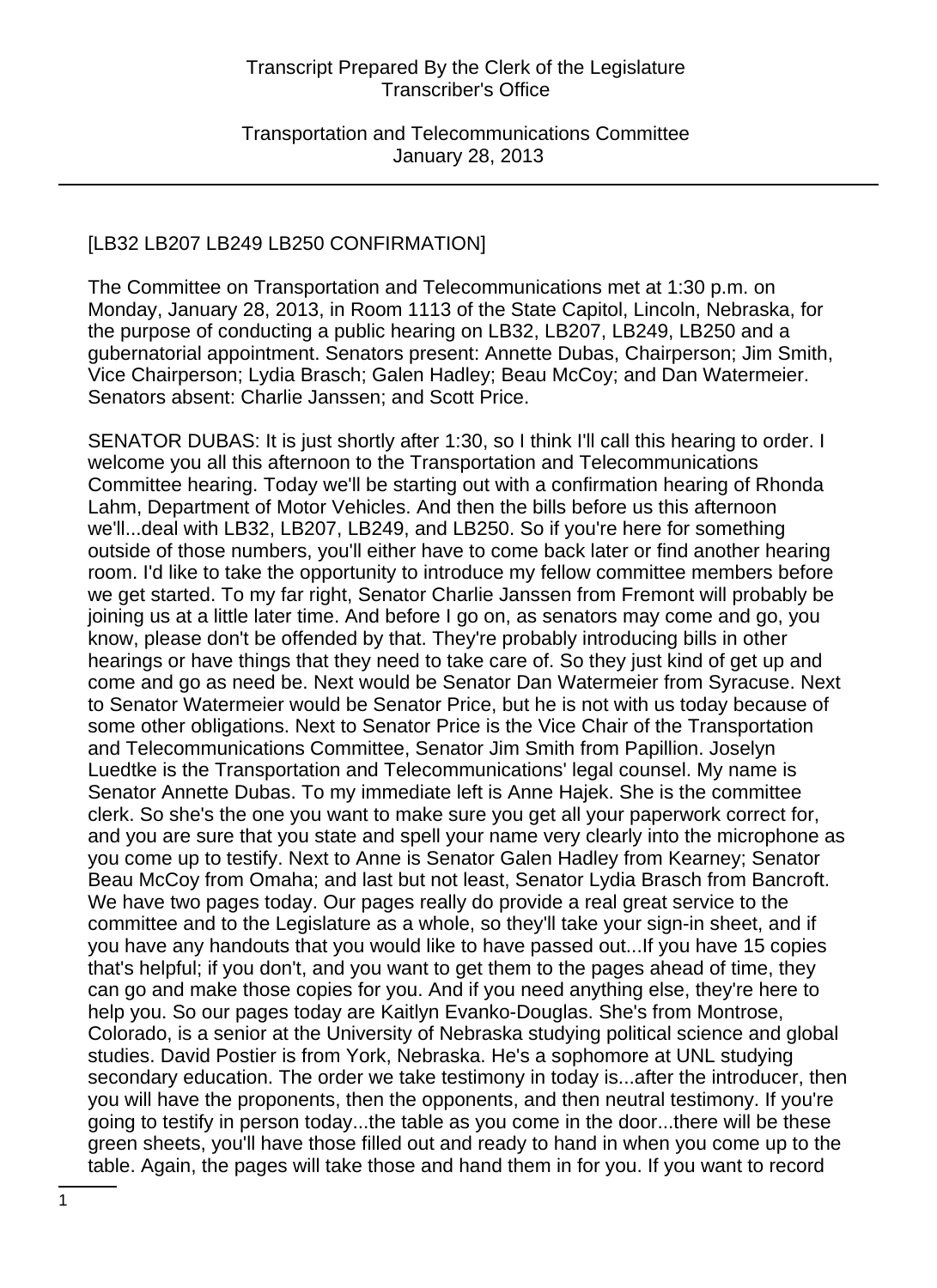Transportation and Telecommunications Committee January 28, 2013

your presence today but aren't necessarily going to get up and speak necessarily one way or the other, you can put your name and other information on the pink sheet, and then we'll pick that up after the hearing is over with. Again, reminding you to state and spell your name clearly, and if you get started into your testimony and haven't stated and spelled your name, I will try to remember to stop you. That's important for our clerk and for the transcribers, should they have any questions, and if your name doesn't come across clearly, if they have that spelling, then they can do some cross-referencing with the sheets that you hand in. It's just another way to make sure that our record is very accurate. We do have a light system, but, you know, for right now with the bills that we're talking about I'm not anticipating that we'll have to use that light system. Just hopefully, you know, you respect...you know, make your point. If there's a lot of people testifying, just not getting up and repeating the same thing that others have done. I ask that you put your cell phone or any other electronic device on silence. If you do have to have some conversations and they're extended conversations, we would ask that you take those out into the hallway. Again just...our microphones and of course our first inclination is to grab the microphone. These aren't necessarily for amplification as much as they are for recording and they are very sensitive to any finger tapping, paper rustling, those kinds of things and, again, makes it difficult for our clerk and the transcribers. So if you can try to keep your hands off the microphone and minimize any other additional noise at the time that you're at the table, and that goes for us senators, too, I guess. We've been known to cause some distractions on our side of the microphone as well. So appreciate you being respectful of that. With that, I think I've covered all of the housekeeping duties, and we will begin first off with a confirmation hearing: Rhonda Lahm with the Department of Motor Vehicles. Would you like to come forward? And we'll just give you a chance to tell us a little bit about yourself and the new duties you're about to walk into. Welcome. [CONFIRMATION]

RHONDA LAHM: (Exhibit 1) Thank you. Good afternoon, Senator Dubas and members of the Transportation and Telecommunications Committee. My name is Rhonda Lahm, R-h-o-n-d-a L-a-h-m, and I have been appointed by Governor Heineman to serve as the Director of the Department of Motor Vehicles. I look forward to this opportunity to share with you my background, experiences, and qualifications for this position. I was born in North Platte, Nebraska, and grew up on a farm in southwest Nebraska. After attending a one-room country school through sixth grade, I then attended and graduated from Maywood High School. I attended Kearney State College, now known as the University of Nebraska at Kearney, for one year and then transferred to Nebraska Wesleyan University in Lincoln, where I graduated with a bachelor of science degree in biology. In 1980, I began my service as an employee of the state of Nebraska at the Department of Corrections as a correctional officer and was later promoted to Corrections corporal. In April of 1983, I joined the Nebraska State Patrol and completed their officer recruit training, where I received my commission as a law enforcement officer on June 10, 1983. My first duty assignment was as a trooper in Lexington. During the ten years I was stationed in Lexington, I spent two years assigned to the Drug Division and three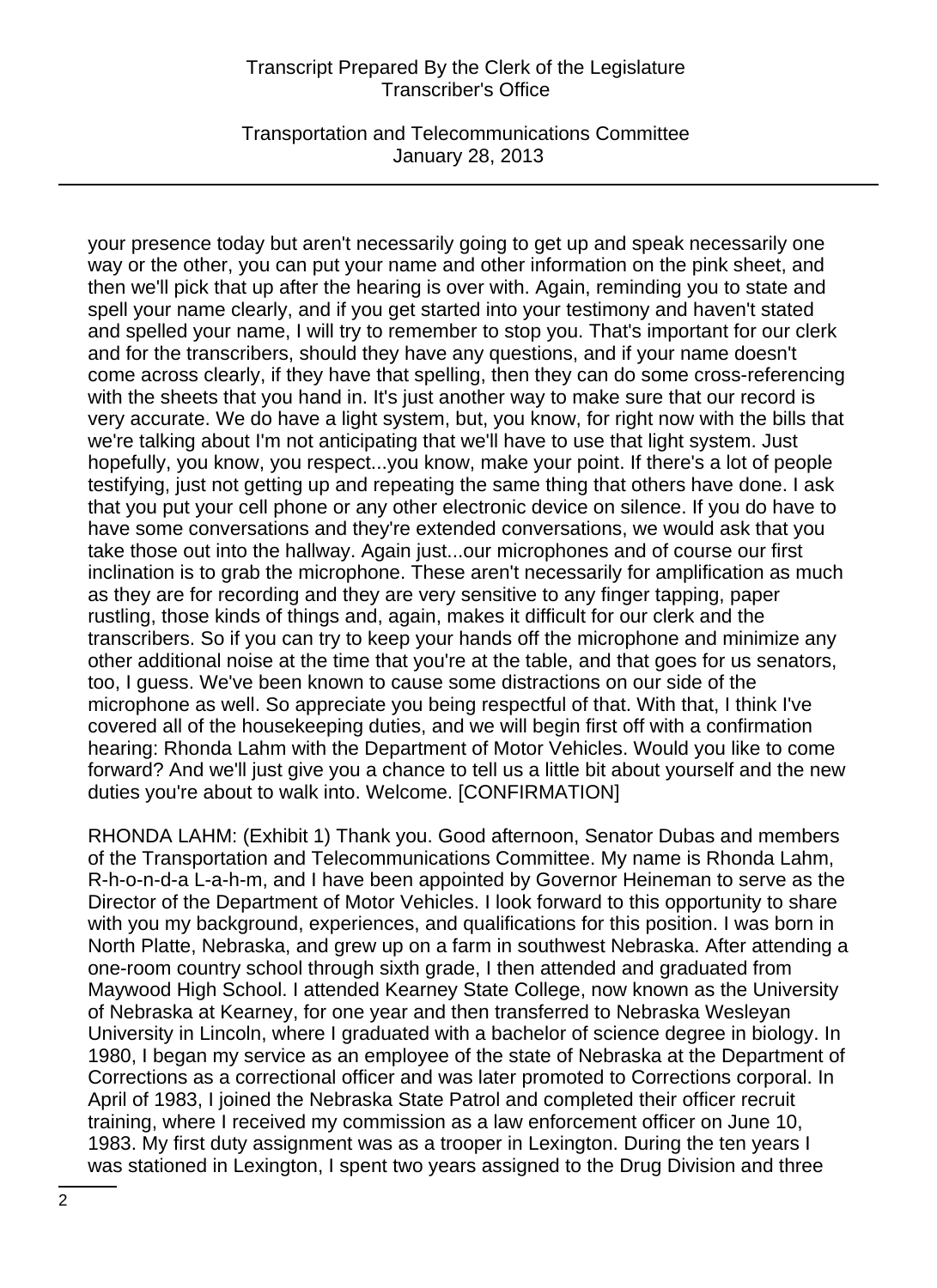Transportation and Telecommunications Committee January 28, 2013

years assigned to the DARE, which is the Drug Abuse Resistance Education program. I was involved in local community groups to combat underage drinking and assisted the local schools with their drivers education programs. In 1993, I was promoted to sergeant and relocated to Lincoln, assigned to the Training Academy. My primary responsibility was the administration of the statewide DARE program. I was later transferred to the Field Services Division as a sergeant. In 1999, I accepted a promotion to lieutenant and served as the agency...as the liaison to the Legislature. In 2001, I was promoted to captain in Field Services and was commander of the Aviation Support Division and the Police Service Dog Division. In July of 2002, I was selected to attend Northwestern University School of Police Staff and Command. In 2006, I was offered and accepted a promotion to major of Administrative Services. As Administrative Services major, I was responsible for the oversight of several support divisions within the agency, including: Information Technology, Grants, Training Academy, Supply, Purchasing, Accounting, Project Manager...Management, and the Communications Network. I held this position until my retirement from the State Patrol in August of 2008. During my tenure on the Nebraska State Patrol, I had many opportunities to represent the agency on committees and boards and work collaboratively with other state agencies on projects. I served on the State Emergency Response Commission, State Highway Safety Committee, Homeland Security Policy Group, DARE Advisory Council, Agency Strategic Planning Committee, and Citizens Advisory Council. After retiring from the Nebraska State Patrol, I enrolled in the master's degree program at Doane College where I completed my master of arts degree in management and leadership in September of 2010. In July of 2009, I returned to the work force as an examiner with the Department of Motor Vehicles, originally working at one of the Omaha testing locations and later transferring to Lincoln. In September of 2011, I was rehired by the Nebraska State Patrol as the agency records manager, a position I held until my recent appointment as Director of Department of Motor Vehicles. I will continue to build on the foundation established by Director Neth's leadership in the use of technology to provide top-notch customer service to the citizens of Nebraska. Thank you for the opportunity to meet with you today. I would be happy to answer any questions you may have. [CONFIRMATION]

SENATOR DUBAS: Well, thank you so much for coming forward and giving us the opportunity to meet you personally and ask you some questions. So with that, are there questions for Ms. Lahm? Senator Smith. [CONFIRMATION]

SENATOR SMITH: Yes. Ms. Lahm, thank you for coming and testifying. [CONFIRMATION]

RHONDA LAHM: Certainly. [CONFIRMATION]

SENATOR SMITH: And we certainly appreciate...thank you, Madam Chair. So do you have any predetermined ideas or areas for improvement in the department that you're coming in with or what are your plans, your 30-, 60-, 90-day plans to get a grasp of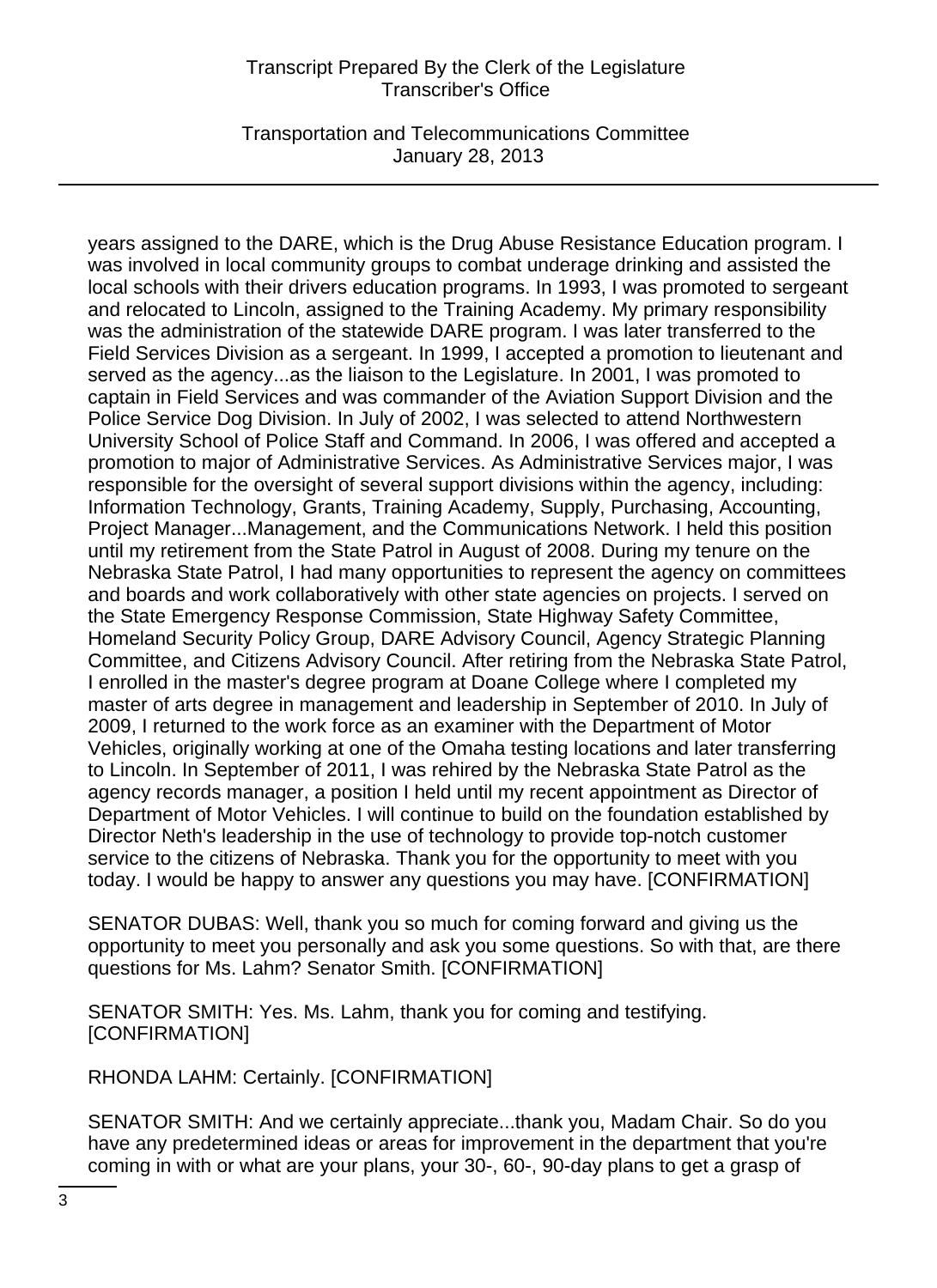Transportation and Telecommunications Committee January 28, 2013

what's going on and what needs to be addressed? [CONFIRMATION]

RHONDA LAHM: Well, you know, some of the items that I've talked with Director Neth about you heard about earlier today in the briefing. Certainly, technology is always advancing. Anything that we can make available to the citizens on-line so that they can shop 24/7, so to speak, with the Department of Motor Vehicles are areas that we want to look at. And also the enhancement of use of technology in making things secure so that we know, when we're issuing a document, we're issuing it to somebody who should have it so that your identity and everybody else's is protected. So technology and those areas as well. As far as, you know, efficiencies and looking at models, I'm most familiar with examining. And we talked about that this morning, or Director Neth talked about that this morning. And we're looking at ways that we can model it and still serve the citizens but use more efficiently the time of our examiners so they don't have so much downtime in rural or less-populated areas. So this is some of the things we're looking at right now. [CONFIRMATION]

SENATOR SMITH: Thank you. [CONFIRMATION]

SENATOR DUBAS: Other questions? Senator Brasch. [CONFIRMATION]

SENATOR BRASCH: Thank you, Madam Chairman. And I also want to thank you for testifying here today and also for your longtime outstanding services... [CONFIRMATION]

# RHONDA LAHM: Thank you. [CONFIRMATION]

SENATOR BRASCH: ...that you've contributed to our state. And I do listen to you with great interest about technology and how it would be an improvement or the next move. In our briefing this morning, we talked about the challenges of technology and broadband and communication and especially in our rural communities across the state. Do you see anything that possibly could help repopulate our rural areas or improve technologies into those places to better serve? [CONFIRMATION]

RHONDA LAHM: You know, I'm not familiar with all of the technology infrastructure in the state at this time yet. But something we'll obviously take a look at to see what is out there and is there potential. I know, coming from a very rural area myself, growing up there in that area, that oftentimes there isn't enough infrastructure to support it, and so a handicap is what we can do. But maybe there's opportunities both with private-public collaborative efforts. I know that's happened with some other state agencies. So maybe, you know, you can get more bandwidth, be able to travel if we can work on some partnerships privately. Maybe there's some companies in private out there. Those are the things that we have to take a look at. [CONFIRMATION]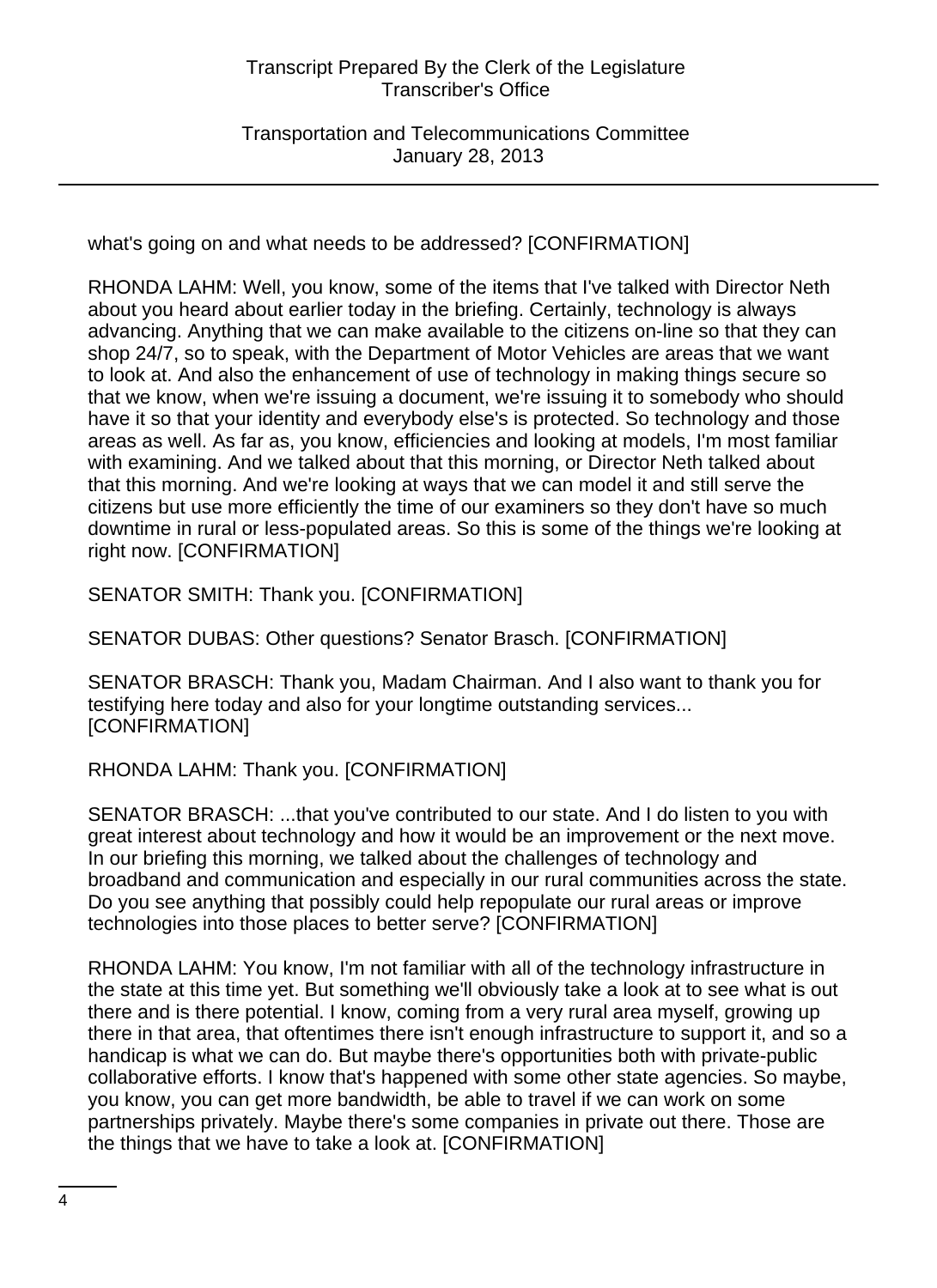Transportation and Telecommunications Committee January 28, 2013

SENATOR BRASCH: Thank you. And then also this morning we talked about potential finances that could be looming if we are not meeting federal mandates on... [CONFIRMATION]

RHONDA LAHM: Right. [CONFIRMATION]

SENATOR BRASCH: Any thoughts on that? [CONFIRMATION]

RHONDA LAHM: Well, certainly we want to do our part so that we don't lose critical funding to the state of Nebraska. So, you know, we'll do what we can, within our parameters and policies and the framework of the department, to make sure we're compliant. Unfortunately all of the strings aren't...we don't hold all of the strings. Unfortunately to that. But we'll do what we can, on our part, to try to prevent that from happening. [CONFIRMATION]

SENATOR BRASCH: Thank you again. I have no other questions. [CONFIRMATION]

SENATOR DUBAS: Senator Hadley. [CONFIRMATION]

SENATOR HADLEY: Chairman Dubas, thank you. Thank you, Ms. Lahm, for being here. I just had a couple of quick comments. If you have anything of interest on the sergeant at arms in his previous life as a major, we'd appreciate it if you would give us that so that we could use that against him when he starts, you know, bossing us around upstairs. So anything you could give us on that would be very much appreciated. There's an old story in management, the easiest way to succeed is to follow somebody who really screws up. I'm sorry, but in your case that's going to be difficult because Director Neth has done, you know, an outstanding job, at least from my point of... [CONFIRMATION]

RHONDA LAHM: I would concur. [CONFIRMATION]

SENATOR HADLEY: ...running the department. And I guess the only advice I could give you is that she would be a good role model to look at as to how you run the Department of Motor Vehicles and how you work with the Legislature closely in getting the things done because I think she's done an outstanding job, and I'm very confident that you'll continue that kind of work. So I welcome you aboard. [CONFIRMATION]

RHONDA LAHM: Thank you. I couldn't agree more. She's done excellent. And retired Major Witkowski was my first captain when I came on the Patrol. [CONFIRMATION]

SENATOR HADLEY: Is that right? [CONFIRMATION]

RHONDA LAHM: Yes. [CONFIRMATION]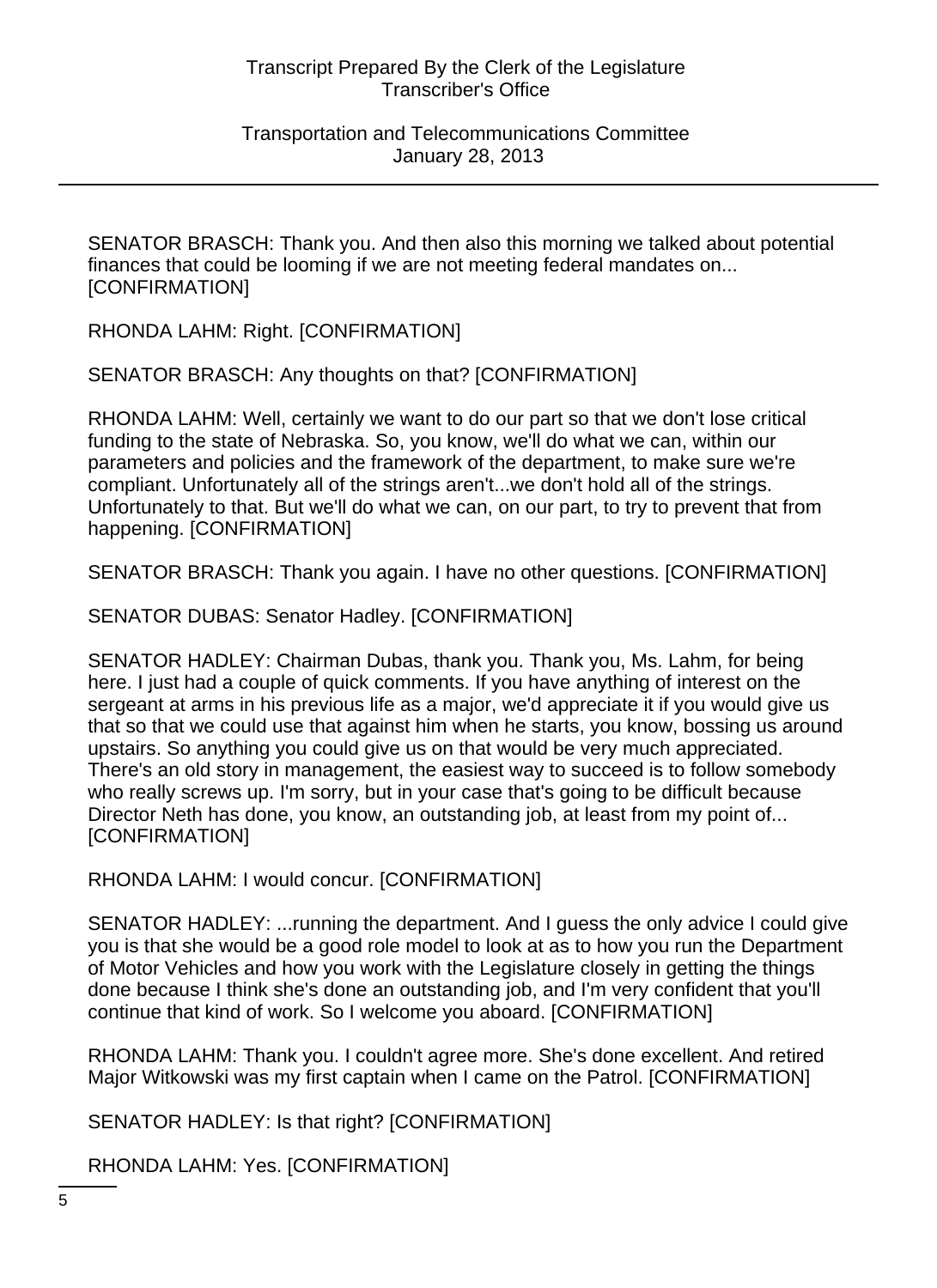Transportation and Telecommunications Committee January 28, 2013

SENATOR HADLEY: So you must have a notebook someplace full of... [CONFIRMATION]

RHONDA LAHM: So I have to be careful because he probably has one on me too. [CONFIRMATION]

SENATOR DUBAS: Are there other questions? I would have a couple for you. How do you see yourself...you know, any time we transition from different leadership there's always, you know, people are wondering what's going to happen, what are the changes going to be like. So what are some of the things you would envision yourself doing as far as easing that transition and...with your employees? [CONFIRMATION]

RHONDA LAHM: Well, I'm in a fortunate position for a number of reasons. One, certainly the department is well-situated right now, so that's certainly helpful. Secondly, I worked with a lot of the administrators that are currently there when I was on the Patrol because we served on committees with common interests. And so I already have the knowledge and have relationship with a lot of those people, so that's helpful. As an examiner, I knew a lot of the examiners here, all of them in Lincoln, except the ones that have been hired since I left, and some of them in Omaha as well as their supervisors. So that's helpful too. So a lot of people already know me. So that's helpful in building relationships because I think that's the first step when you come in as a new leader or manager is to build relationships with those folks that you work with. But, as far as protocol, the first thing is I need to just get an understanding of everything that's happening in the department right now. I don't envision any sweeping changes happening because when things are going well, and good things are happening, there is no need to change it. And then the flip side of that is the challenges that we talked about this morning. I'll have to be looking at: what are some viable options for those, that work, that we can make some win-win situations for the citizens and the department as well. [CONFIRMATION]

SENATOR DUBAS: You just talked a little bit about your experience from your previous life and the jobs that you've held. So I guess just expand on those a little bit more...how that's going to help you, assist you, in moving into this other field. [CONFIRMATION]

RHONDA LAHM: As far as my positions previously in the Patrol or previously in the Department of Motor Vehicles? [CONFIRMATION]

SENATOR DUBAS: In the Patrol probably but both. [CONFIRMATION]

RHONDA LAHM: Well, as the administrative services major, in that position in the Patrol, it is involved in lots of different areas. When I retired, I had a project sheet of 41 projects that were currently ongoing that I was overseeing. So I see that my skills and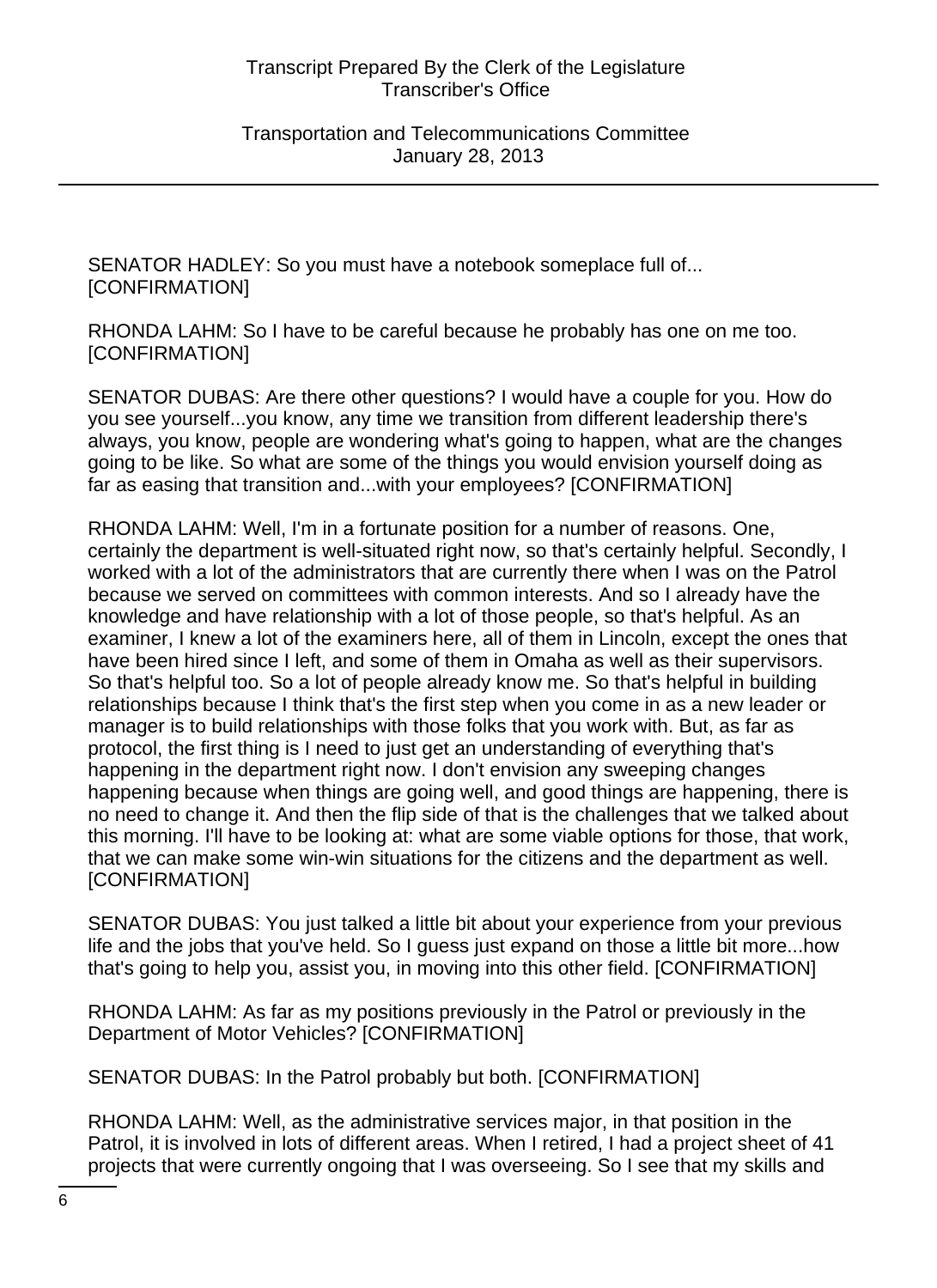Transportation and Telecommunications Committee January 28, 2013

abilities to balance and juggle that many projects and keep them on track and meet deadlines will be helpful with the same very many projects that are happening in the Department of Motor Vehicles. So I see that helping there. And also previously working with the Legislature and the Patrol and those certainly will be helpful in my new role as Department of Motor Vehicles. [CONFIRMATION]

SENATOR DUBAS: Very good. And one just kind of personal interest. Your first degree was a science degree in biology. So how did you go from biology to law enforcement to now DMV? [CONFIRMATION]

RHONDA LAHM: When I...I actually was a premed major in college, and when I got out of college I wanted to work and pay off my student loans before I went on to med school because I had like \$2,000 worth of loans and this seemed like an awful lot of money in 1980. So I started to work at Corrections, and Corrections was where I was exposed to law enforcement. At the time, career opportunities were very limited in Corrections. I was working in an adult male facility, and so females were not permitted in the living areas which limited what jobs you could do there. So I looked at other opportunities within Corrections/law enforcement and applied to the State Patrol. When I got there, I liked what I was doing. Actually I've always liked what I have done. I can't envision going to work and not liking what you do. So that just led through on, so I stayed because I liked it, and I never went back to medical school. [CONFIRMATION]

SENATOR DUBAS: Very good. [CONFIRMATION]

RHONDA LAHM: That's still on my bucket list. [CONFIRMATION]

SENATOR DUBAS: Very good. Any other questions? Well, again, we thank you so much for taking the time and coming and visiting with us today. Look forward to our working relationship. [CONFIRMATION]

RHONDA LAHM: Thank you. Me as well. Thank you. [CONFIRMATION]

SENATOR DUBAS: Is there anyone who would like to testify in support of Ms. Lahm's confirmation? [CONFIRMATION]

BEVERLY NETH: Chairwoman Dubas, my name is Beverly Neth, B-e-v-e-r-l-y N-e-t-h. Members of the committee, I'm here to testify in support of Rhonda L. Lahm's nomination as Director of the Department of Motor Vehicles. Having served as the director for 13 years, I'm a little vested in the position and who would be taking over the agency. When Rhonda's name was brought up for the appointment, I really felt as though I could let out a sigh of relief because I knew that all the things that we had been working on as a team at the DMV were going to be in good hands. You can see from Rhonda's resume that she has the management and leadership necessary to take on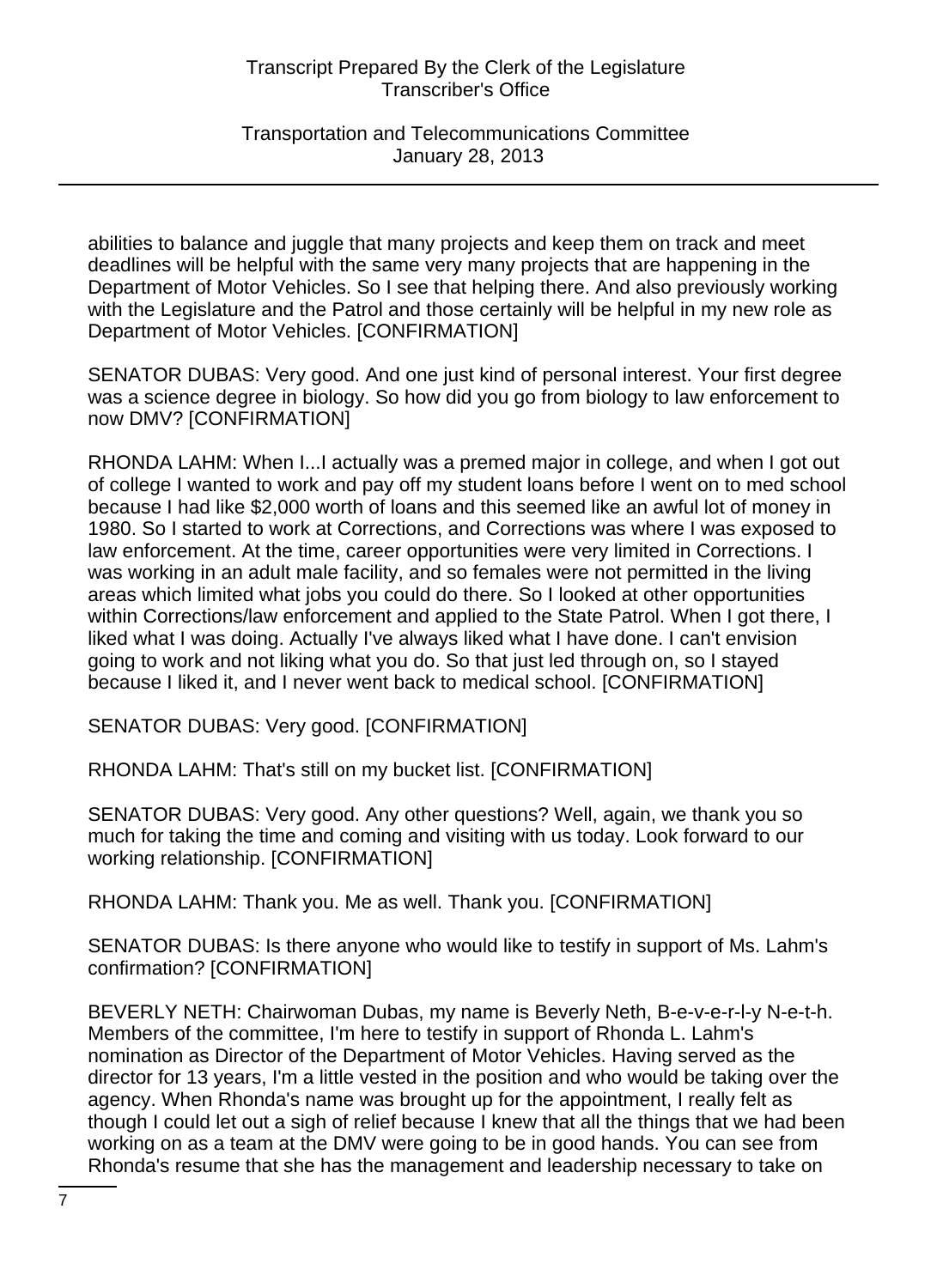Transportation and Telecommunications Committee January 28, 2013

an agency the size and breadth of the Department of Motor Vehicles. I have known Rhonda since she was a legislative liaison for the State Patrol and have seen here transition through her leadership positions at Patrol, and she really has never missed a beat. She is going to be a fantastic leader for the Department of Motor Vehicles, and I think her transition will be smoothed by the level of support that she will get from the staff at the DMV. The administrative and management staff at the Department of Motor Vehicles is really just stellar. They are all passionately vested in what they do. They have been around the department for literally decades for many of them, and they do what they do because they love serving as public servants and because they had a real feel for the Department of Motor Vehicles. And so she's going to be in good hands at the department, and I think she's going to continue to lead the department forward to be one of the really preeminent DMVs in the country. So with that, I would take any questions. [CONFIRMATION]

SENATOR DUBAS: Very good. Thank you. Are there any questions? Seeing none, again, we'd like to thank you publicly for your service. And I know there's been some reference to a briefing that we had this morning and just for the audience's information, the Director put together a very condensed 101 version of DMV auto titling and licensing, but I think it was very helpful for all of us. So we do appreciate your leadership and look forward to working with your successor. [CONFIRMATION]

BEVERLY NETH: Very good. Thank you very much. Thank you. [CONFIRMATION]

SENATOR DUBAS: Thank you so much. Any other proponents? Anyone in opposition? Anyone in the neutral capacity? Seeing none, that will close the confirmation hearing. And we will move onto legislative bills, beginning with Senator Hadley. [CONFIRMATION]

SENATOR HADLEY: Chairman Dubas and members of the Transportation and Telecommunications Committee, my name is Galen Hadley, G-a-l-e-n H-a-d-l-e-y. I represent the 37th District in Kearney. And I have another noncontroversial bill. (Laughter) This is bill that I am bringing at the behest of the Department of Motor Vehicles. Those of you who were around last year, we had a bill dealing with what we called the...I believe it was the special interest plates created. And basically this was cars that were not to be used as full-time cars on the street. They were specialty cars, and the owners primarily wanted to get by with one plate because, quite often, drilling holes in the front license plate...or front bumper on some cars is considered defacing it. Well, anyway, part of the thing is that there is a list of plates that cannot be used for historical plates, and what we need to do with this bill is just add those special interest plates to that very list of bills...or list of plates that cannot be used for historical plates. And Director Neth is here to explain it in more detail, but it's basically to add a couple of two or three words to the statute is what it is. [LB32]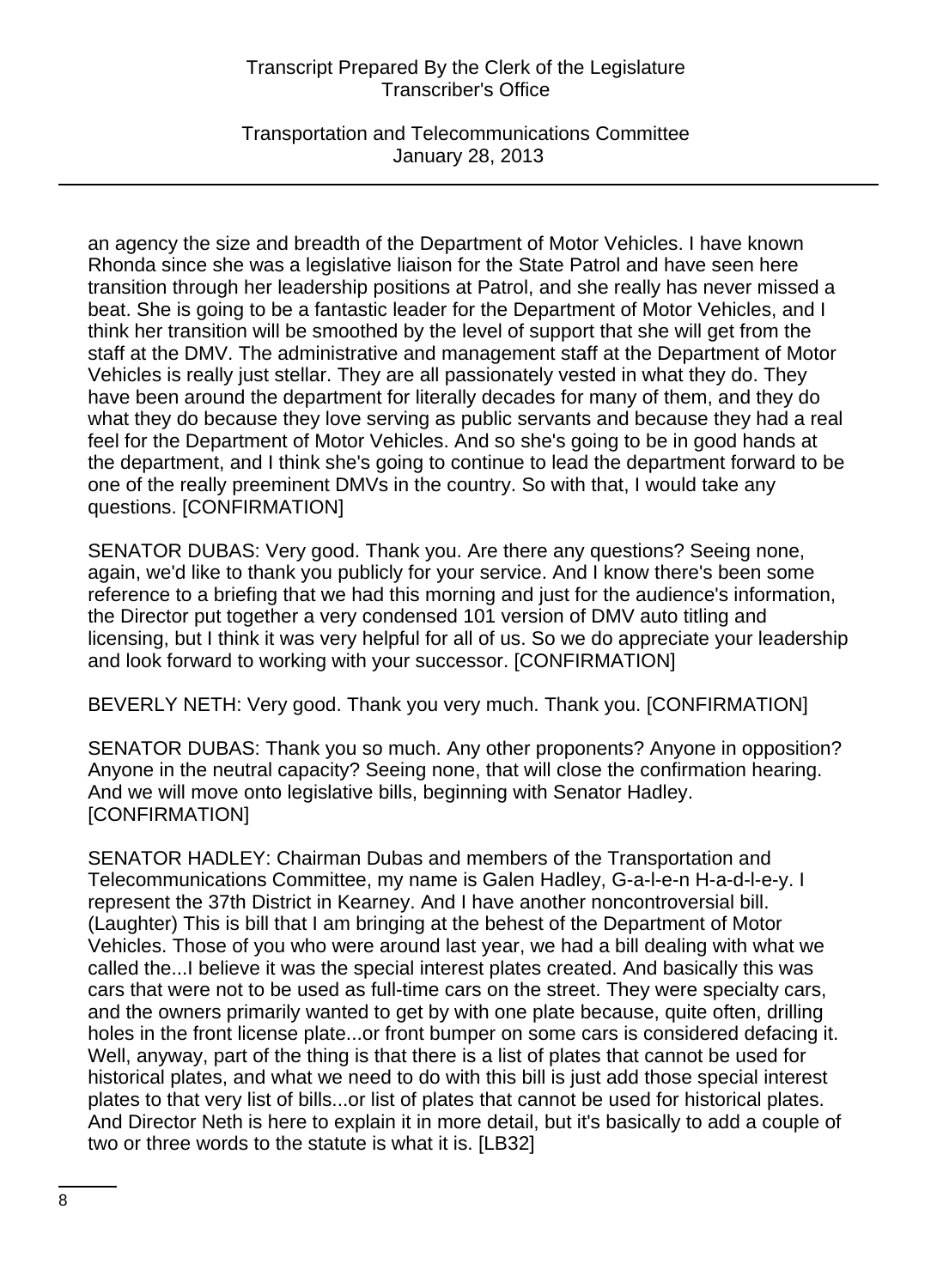Transportation and Telecommunications Committee January 28, 2013

SENATOR DUBAS: Very good. Questions for Senator Hadley? None. Thank you. Do we have proponents? [LB32]

BEVERLY NETH: (Exhibit 2) Chairwoman Dubas, members of the committee, I'm Beverly Neth, B-e-v-e-r-l-y N-e-t-h, Director of the Department of Motor Vehicles. I'm appearing before you today to offer testimony in support of LB32. I want to thank Senator Hadley for introducing this--I'm not going to call it a cleanup bill--on behalf of the Department of Motor Vehicles. It's a little bit more than that. LB32 amends a section of statute that should have actually, technically been included in LB216 adopted in 2012 which created this special interest license plates. The bill provides that a special interest license plate cannot be used interchangeably with a historical license plate. The correction is small, but it is necessary to prevent registration confusion between special interest plates and historical plates. Historical plates may only be used to register historical vehicles 30 or more years old. Historical plates are one-time registration; they are not renewed annually. Motor vehicles registered with historical plates cannot be used for daily transportation, but only can be operated for such things as public displays and/or parades. Special interest plates are also limited use license plates in that motor vehicles registered with special use plates may only be used for things such as public displays or parades. However, the plates differ in that the special interest plates may only be used on special interest motor vehicles that are motor vehicles...those that would be motor vehicles significant to collectors. A special interest motor vehicle means a vehicle with present or future significance in design being collected, preserved, restored, or maintained by the owner as a leisure pursuit and not used for general transportation of persons or cargo. These vehicles cannot be used for daily transportation and are essentially collector's items. LB32 is introduced to keep the lines between two plate types clear and to promote correct registration of special interest motor vehicles. Chairwoman Dubas, I'd be happy to answer any questions the committee members may have at this time. [LB32]

SENATOR DUBAS: Thank you, Director Neth. Are there any questions? Seeing none, thank you. [LB32]

BEVERLY NETH: Thank you very much. [LB32]

SENATOR DUBAS: Additional proponents for LB32. Any opponents? Neutral? Senator Hadley waives his closing. All right. We'll move on to our next bill. Senator McCoy, LB207. [LB32]

SENATOR McCOY: Thank you, Chairwoman Dubas and members of the committee. I am Beau McCoy, for the record, that's B-e-a-u M-c-C-o-y, and I represent the 39th District here in the Legislature. I'm here this afternoon to introduce LB207, which is at the request of the Department of Motor Vehicles, and it would deal with centralizing motor vehicle registration renewal notices within the department. Currently, counties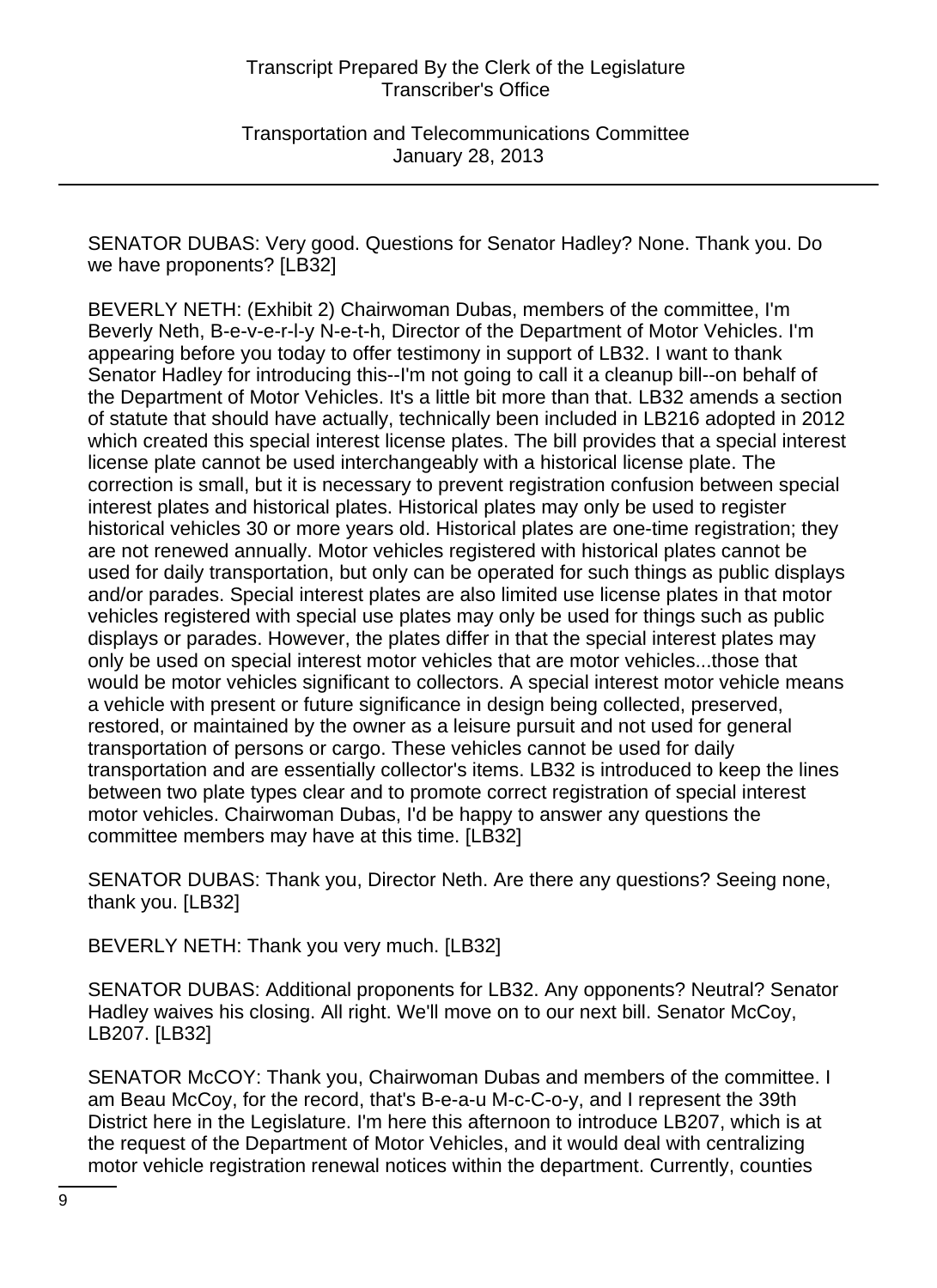Transportation and Telecommunications Committee January 28, 2013

print and send renewal notice postcards. And this issue really has come up as the dot matrix printers, and Director Neth will follow along behind me to kind of explain this in more detail, as they breakdown and wear out and need to be replaced, and we need to move beyond the postcard system that's used currently into more of an 8.5 by 11 size notice that will need to be sent out. This has become an issue of, well: how will this be affordable? And how is the most efficient way to go about this process? And I think all of us, probably, in our time here in the Legislature have looked at things and said, "You know, there are times that things just seem to be good government. That makes common sense and would save money and not only for the taxpayers of Nebraska, but also make things as easy and the most efficient way possible for our agencies." This legislation seems to be such an issue. Centralizing this and changing the wording of some of the fees there back to the agency from the counties will help be able to also deal with the national change of address database, which will really help make sure that we're getting these notices out to people in the correct way. And, as Director Neth will talk about in a few moments, there's certainly some practices and ways to go about this that hopefully we've addressed in the legislation. And I think we've also hopefully addressed any concerns, or at least the best we can, on this to make this going forward. We've talked about technology, not only in our briefing this morning, but as we've just talked about a couple of different times. In this day and age of rapidly advancing technology, making sure that we're handling these notices to the best degree possible. And with that, I would close and entertain any questions if there are any. [LB207]

SENATOR DUBAS: Thank you very much, Senator McCoy. Are there any questions? Senator Hadley. [LB207]

SENATOR HADLEY: Thank you, Chairman Dubas. Senator McCoy, basically what we're talking about is mailing out the notice. Is that a correct statement? [LB207]

SENATOR McCOY: Yes. [LB207]

SENATOR HADLEY: I'm still...if I go to get the...take the notice down to my county clerk, or whoever I take it to to get the license or the little tabs, that will remain the same? [LB207]

SENATOR McCOY: Correct. [LB207]

SENATOR HADLEY: Okay. [LB207]

SENATOR McCOY: Yeah. And as the director will talk about here in a minute, if I'm explaining this correctly, and I'm sure she'll probably explain in more detail and articulate it better than I can. But the counties can access this information from the department anyway and send out the postcards. And those dot matrix printers are wearing out and, for privacy purposes, and everything else, and for technology, we'll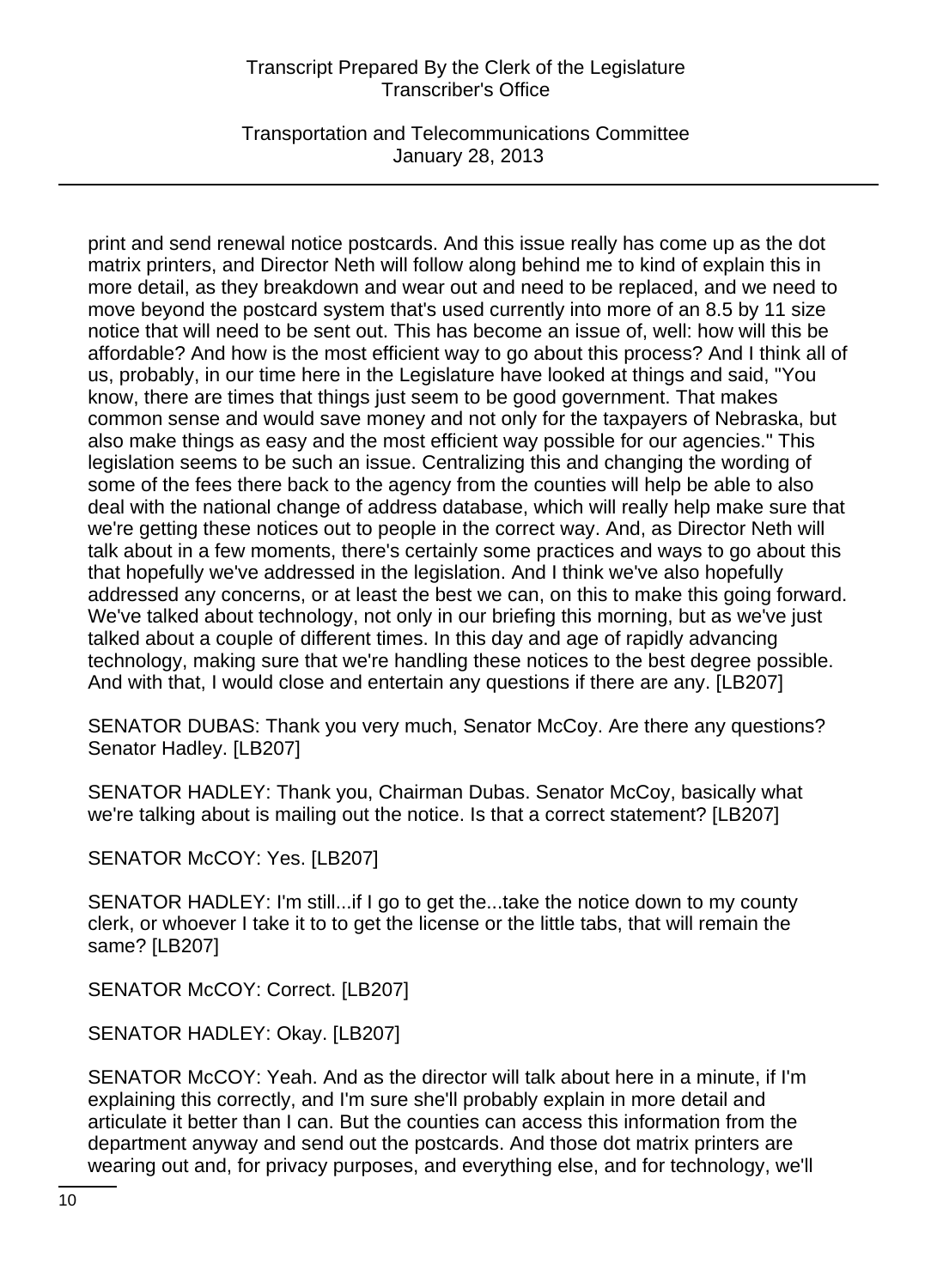### Transportation and Telecommunications Committee January 28, 2013

need to move to a regular 8.5 by 11 page in an envelope, which is obviously going to come at a cost. And this seems to be a way to do it most efficiently; the department can handle this probably more efficiently than anyone can through administrating this through a contractor will likely take care of this. So, yes. Obviously still the county will be involved, it'll just be from the notice standpoint a little more efficient through this method. [LB207]

SENATOR HADLEY: Thank you, Senator McCoy. [LB207]

SENATOR DUBAS: Other questions? Thank you. Oh, Senator Brasch. [LB207]

SENATOR BRASCH: Sorry. Have they thought about going to three to a page rather than a whole sheet of paper on these, because those notices really don't have a lot of text on them, I don't think? [LB207]

SENATOR McCOY: I apologize, Senator Brasch, I don't know the answer to that question directly. I'm certain, though, that the director would probably be able to speak to that... [LB207]

SENATOR BRASCH: Okay. [LB207]

SENATOR McCOY: ...better than I can at this moment anyway. [LB207]

SENATOR BRASCH: Okay. My only question. Thank you. [LB207]

SENATOR DUBAS: All right. Thank you. [LB207]

SENATOR McCOY: Thank you. [LB207]

SENATOR DUBAS: All right. Proponents. [LB207]

BEVERLY NETH: (Exhibit 3) Chairwoman Dubas, members of the committee, I am Beverly Neth, B-e-v-e-r-l-y N-e-t-h, Director of the Department of Motor Vehicles, appearing today to offer testimony in support of LB207. I want to thank Senator McCoy for introducing this bill on behalf of the department. With LB207, the department proposes to centralize the issuance of motor vehicle registration renewal notices. This proposal amends Nebraska Revised Statute 60-3,186(1) and other statutes associated with the duties of county treasurers as they relate to the motor vehicle renewal notices that are mailed each month to vehicle owners. This proposal has been discussed for a number of years with NACO and the county treasurers, individually and in group settings. In last...this last December, I advised the county treasurers at the annual NACO meeting in Kearney that the DMV would be seeking a sponsor for this bill, and I did in fact advise that we would be asking for a 50 cent transfer. Centralizing the duty to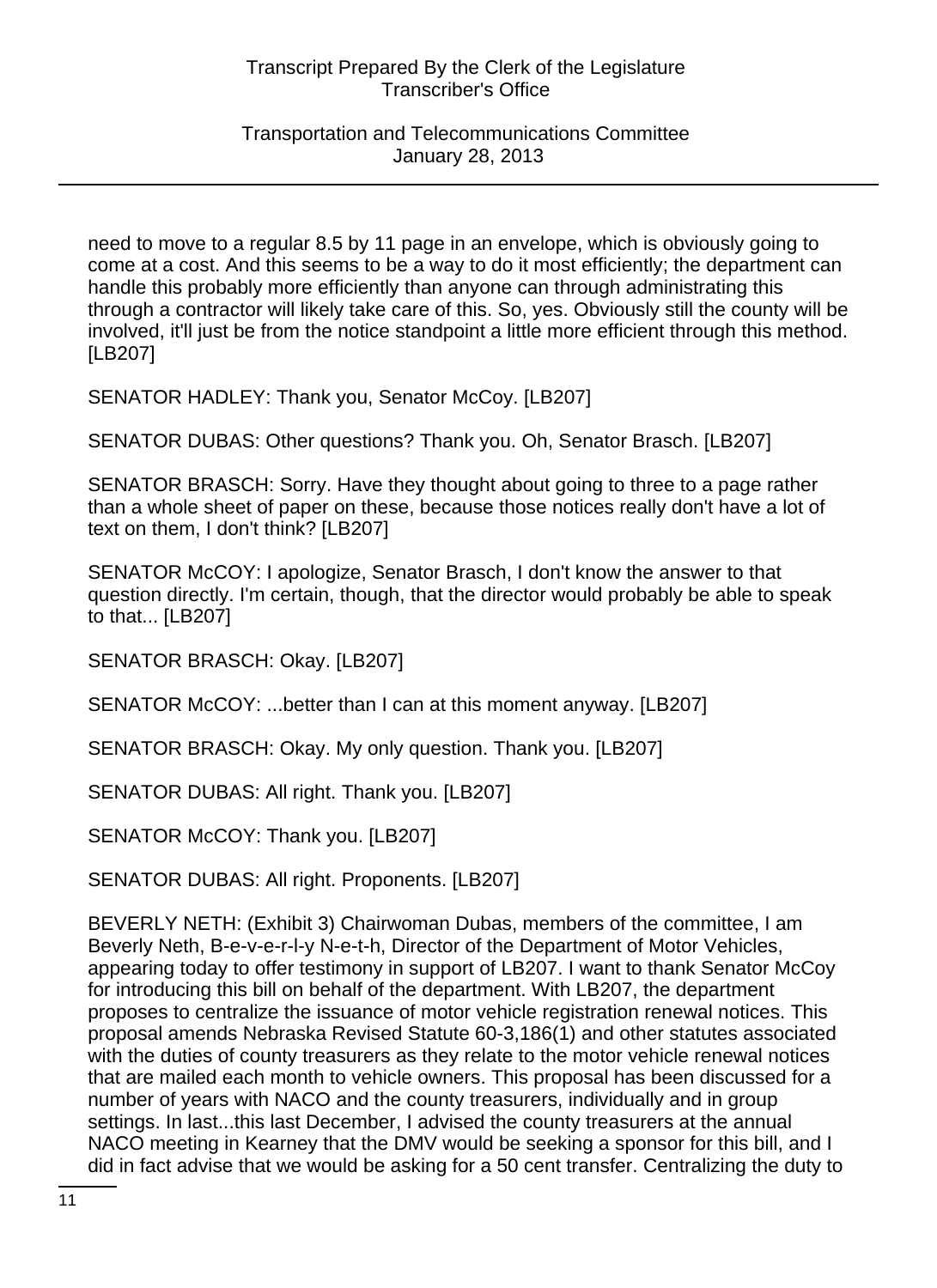Transportation and Telecommunications Committee January 28, 2013

provide motor vehicle renewal notices with DMV will achieve several objectives focused on lowering costs and creating efficiencies. It will address obsolete printer technology concerns and issues, decrease the overall costs of the renewal notice program, and allow the DMV to utilize existing technology to transmit renewal notices. Without this change, costs will increase to maintain the same process and format for the delivery of motor vehicle renewal notices to the public. There are several reasons why the costs will increase. Most county treasurers print postcard renewal notices on line printers. The DMV leases the printers from the Office of the CIO and provides them to the counties. The DMV also purchases the postcards for the counties. These line printers are obsolete technology, frankly have been for years. The DMV cannot replace broken line printers with new ones. We are currently cannibalizing old printers for replacement parts. The DMV could simply replace the obsolete printers with laser printers. However, that solution raises several issues, all related to the cost of the renewal notices. It is unlikely that the laser printer solution would accommodate printing postcard renewal notices. Instead, the notices would be printed on 8.5 by 11 sheets of paper and mailed in a business envelope. This will increase costs for paper and mailing for most counties, unless this bill is adopted. Replacing line printers with laser printers would also mean that counties would have new costs associated with the printer toner cartridges. Line printers use printer ribbons that last forever, essentially, and laser printers use toner. Toner cartridges generally provide for printing 7,000 sheets of paper. For example, Sarpy County printed 9,700 renewal notices in January. Its toner costs would go from zero with the line printer to \$220 utilizing a laser printer, just in toner costs. Rather than deploy the laser printer solution to 91 counties, the DMV through this bill is proposing to centralize the renewal notice program. The DMV believes centralization can ultimately lower the costs of the overall program in the following ways. Before I go any further, I should probably explain. I do know there are 93 counties in Nebraska. Two counties, Lancaster and Douglas, have...use a different printing motor vehicle renewal solution. They...Lancaster County has a company they contract with for that process, and Douglas County does their own 8.5 by 11 mailing as well. So they do not use our postcards. The DMV can eliminate its monthly line printer lease costs and annual postcard costs as evidenced by the attached fiscal note. The DMV will also reduce costs by implementing an e-mail or mobile device notification system. Electronic notices to customers will allow the DMV to link the electronic renewal notice directly to the on-line motor vehicle registration renewal program resulting in customer convenience. The DMV proposes to fund this proposal by shifting 50 cents from the fees currently retained by county treasurers pursuant to Nebraska Revised Statute 60-3,141. Pursuant to that statute, the county treasurers retain \$2 for each registration of a motor vehicle or trailer of a resident and \$5 for every nonresident vehicle or trailer registration. In addition to those fees, the statute also provides that counties retain 1 percent of the motor vehicle taxes collected pursuant to 60-3,186 and 1 percent of the motor vehicle fee paid pursuant to 60-3,190. In 2012, the counties collectively retained \$5,049,753 pursuant to 60-3,141 and \$2,104,817 for the 1 percent share allowed under the motor vehicles fees and tax provisions. The intent of providing this revenue stream to the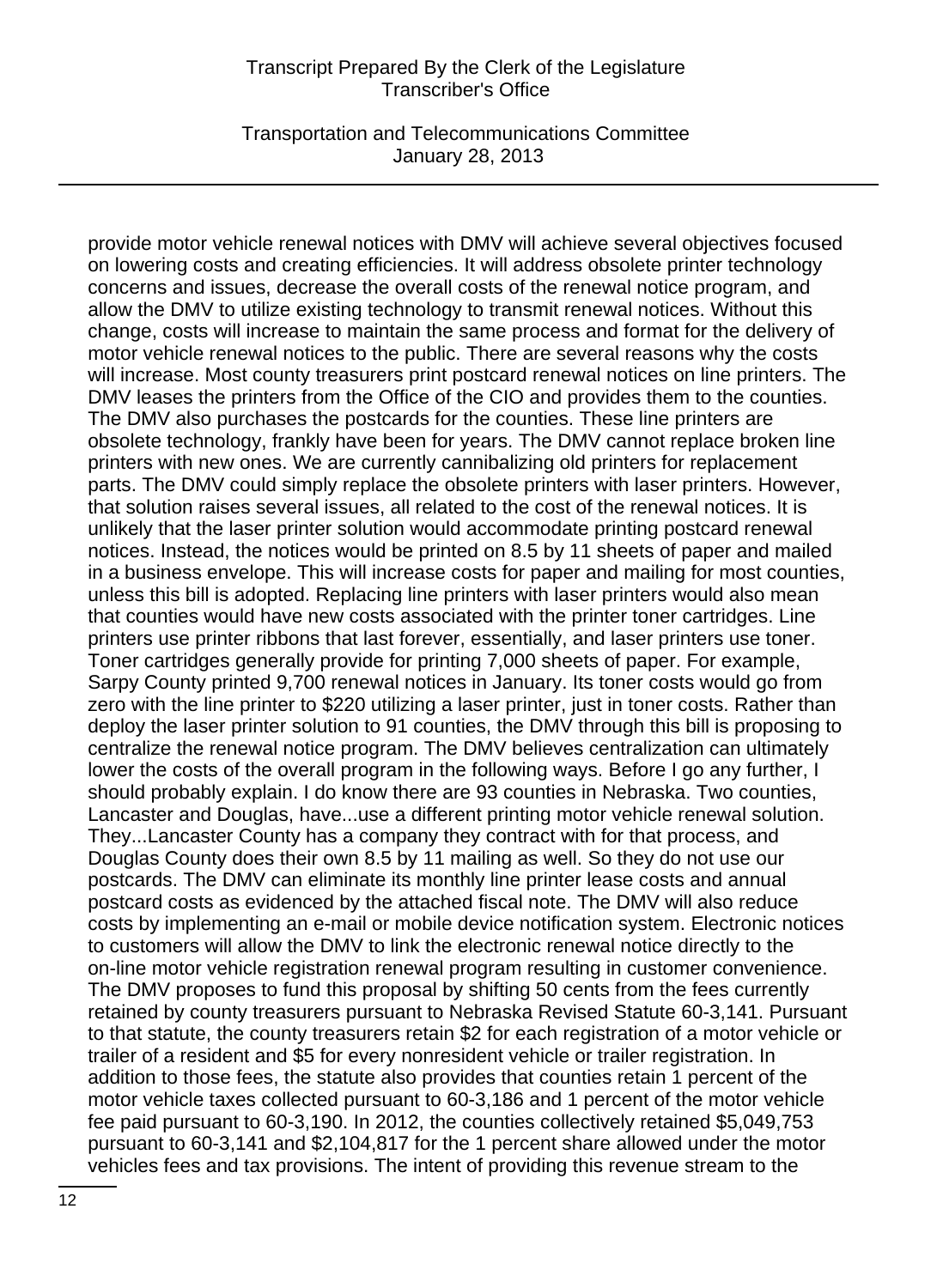Transportation and Telecommunications Committee January 28, 2013

counties was to cover the county expenses associated with motor vehicle titling registration program, including motor vehicle renewal notices. LB207 proposes to shift to the DMV both the renewal notice program and the portion of the revenue reasonably associated with the notice program. The DMV also amends the current statute by requiring all mailing of all motor vehicle renewal notices to the address listed on the current motor vehicle registration. The DMV is proposing to change this so that it can use the National Change of Address process available from the United States Postal Service. Using the NCOA process will result in more citizens receiving renewal notices, which should help to increase compliance with motor vehicle registration renewals and lower the overall postage costs. LB207 does call for a statutory cap on the postage and handling fees that a county can collect for mailing the motor vehicle registration slip, validation stickers, and license plate in a plate reissuance year. DMV is aware that some counties charged as much as \$10 for mailing new license plates during the 2011 plate issuance year. In a nonplate issuance year, counties have charged citizens up to \$3 for the mailing of a registration slip and validation stickers, although the registration slip and sticker can be delivered with the price of a regular postage stamp. In 2012, an additional \$318,000 in handling fees were collected by the county...counties. Nothing in the current law authorizes the counties to charge additional shipping and handling fees. Senator Dubas, I'd be happy to answer any questions the committee may have at this time. [LB207]

SENATOR DUBAS: Thank you, Director Neth. Are there questions? Senator Brasch. [LB207]

SENATOR BRASCH: Thank you, Madam Chairman. Just going to a whole sheet of paper, it sounds like Lancaster County uses a half sheet. [LB207]

BEVERLY NETH: Actually, I think they use a whole sheet of paper. [LB207]

SENATOR BRASCH: Okay. [LB207]

BEVERLY NETH: They have a vendor that provides them the whole sheet of paper and is mailed out in an envelope. [LB207]

SENATOR BRASCH: I see. [LB207]

BEVERLY NETH: A whole...your question about three on a page...we did look at that issue, whether or not that would make sense. We put requests for information, the Department of Motor Vehicles did, in early 2012. It's...sometimes you can use it as a precursor to a request for proposals. So we put out this request to the street to say: we have this business; we want to do X, Y, Z, and mailing motor vehicle registration renewals. Tell us if you could do it, and if you were going to do it, how you would do it. We got proposals back from, I think, 15 companies telling us, absolutely, we'd love to do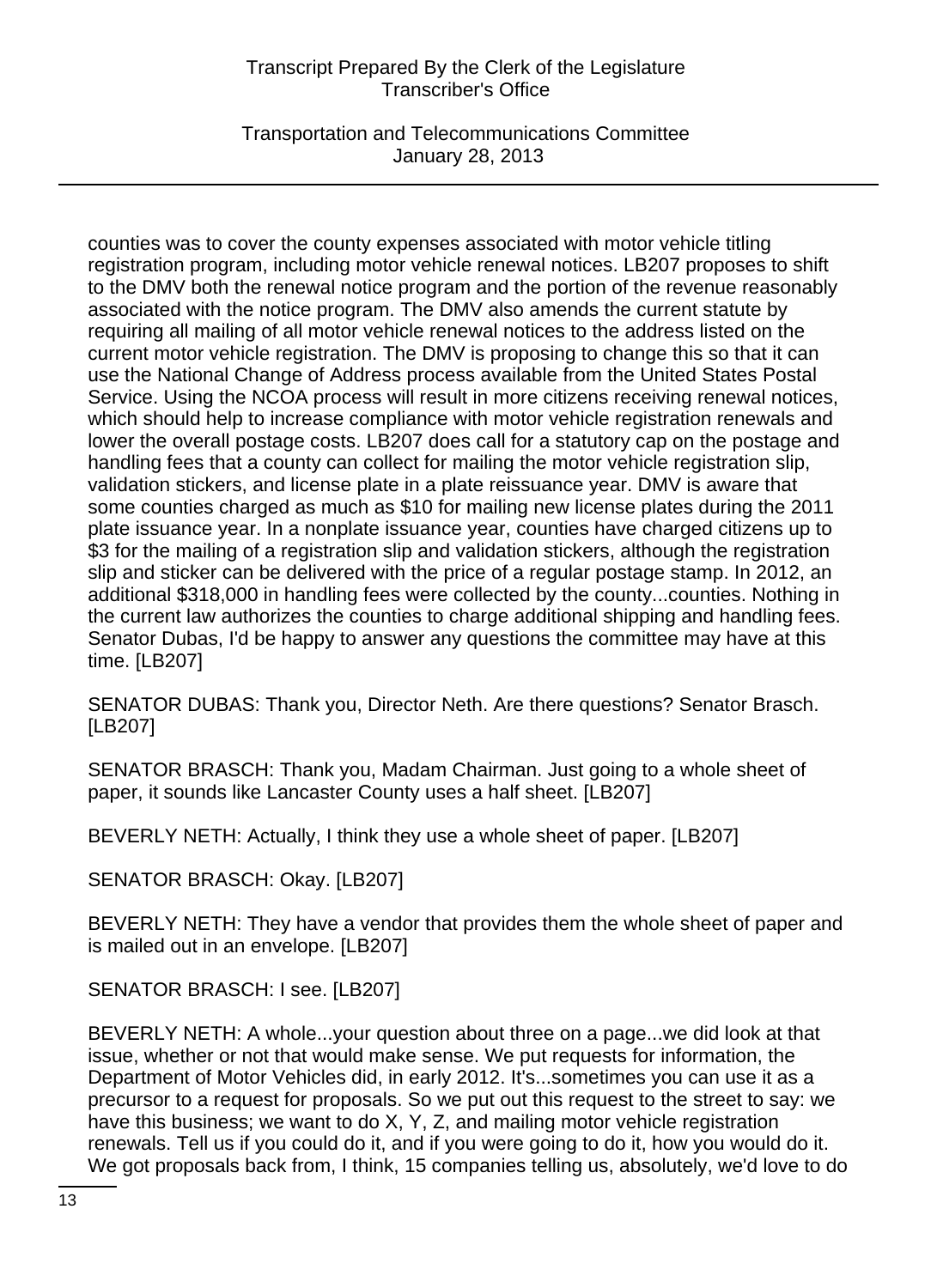Transportation and Telecommunications Committee January 28, 2013

that business. Here's what we say. Really isn't any difference if you put three on a page or one on a page. Actually three on a page probably causes a little more work because you have to do the tearing and those sorting and those kinds of things. With the one vehicle per page, what it does provide is it does give us real estate to send specific information. Sometimes there are things that are due on a vehicle. For instance, a motor carrier who has to pay a heavy vehicle use tax. You can put a specific line item, informational item, for that registration on that document to alert them to something. If there, say for instance, is a sales tax change in a county or a local area, you could put that kind of information. So we did look at that, and what we determined was there is really no cost savings to go that route. The other piece of it was that we asked specifically the vendors, you need to tell us whether you can personalize these for the counties. Because even though these are going to be coming from a central mailing location, we want county-specific information, the county treasurer's name and address, to go on these documents because, if there is returned mail, or if there is a question about that motor vehicle registration, that's going to go back to the county. The process is still going to be done the same as it always has been, and we want that document going back either to the county, or the customer calling the county. So they don't need to call us; they'd just be told call your county. So we kind of tried to look at all those issues specifically. The other piece that a large piece of paper gives us is an opportunity to market our on-line services to people. We want to keep that out in front of people so they know it's there. Senator Hadley, you talked about going into your county treasurer to do this. You can simply go on-line and do it. There's a convenience fee of about \$3 probably for most people, but it's a lot cheaper than taking time off and driving into a county treasurer's office, for most people, anyway, so... [LB207]

SENATOR BRASCH: No other questions. [LB207]

SENATOR DUBAS: Other questions? Senator Hadley. [LB207]

SENATOR HADLEY: Chairman Dubas. Director Neth, thank you. Just so I understand, the information is now collected centrally at the DMV, right? Is that correct? [LB207]

BEVERLY NETH: Yeah. It's a little bit strange what happens. The vehicle titling registration system is really kind of two components. It's an AS400 IBM server kind of system that those servers historically have rested in each county. Each county had an AS400 server where their county specific motor vehicle registration information sat and also the taxing information sat. So that was out there. But every night, every motor vehicle transaction that is done is uploaded to the DMV mainframe. So the DMV mainframe is like a giant filing cabinet where all motor vehicle information rests, except for taxing information. That was never programmed into VTR. So the taxing information still sits out there in the counties. So what we do every month to generate that list of mailing notices is we run a query through the mainframe database, and we generate reports for every single county, telling them these are the vehicles that will be renewed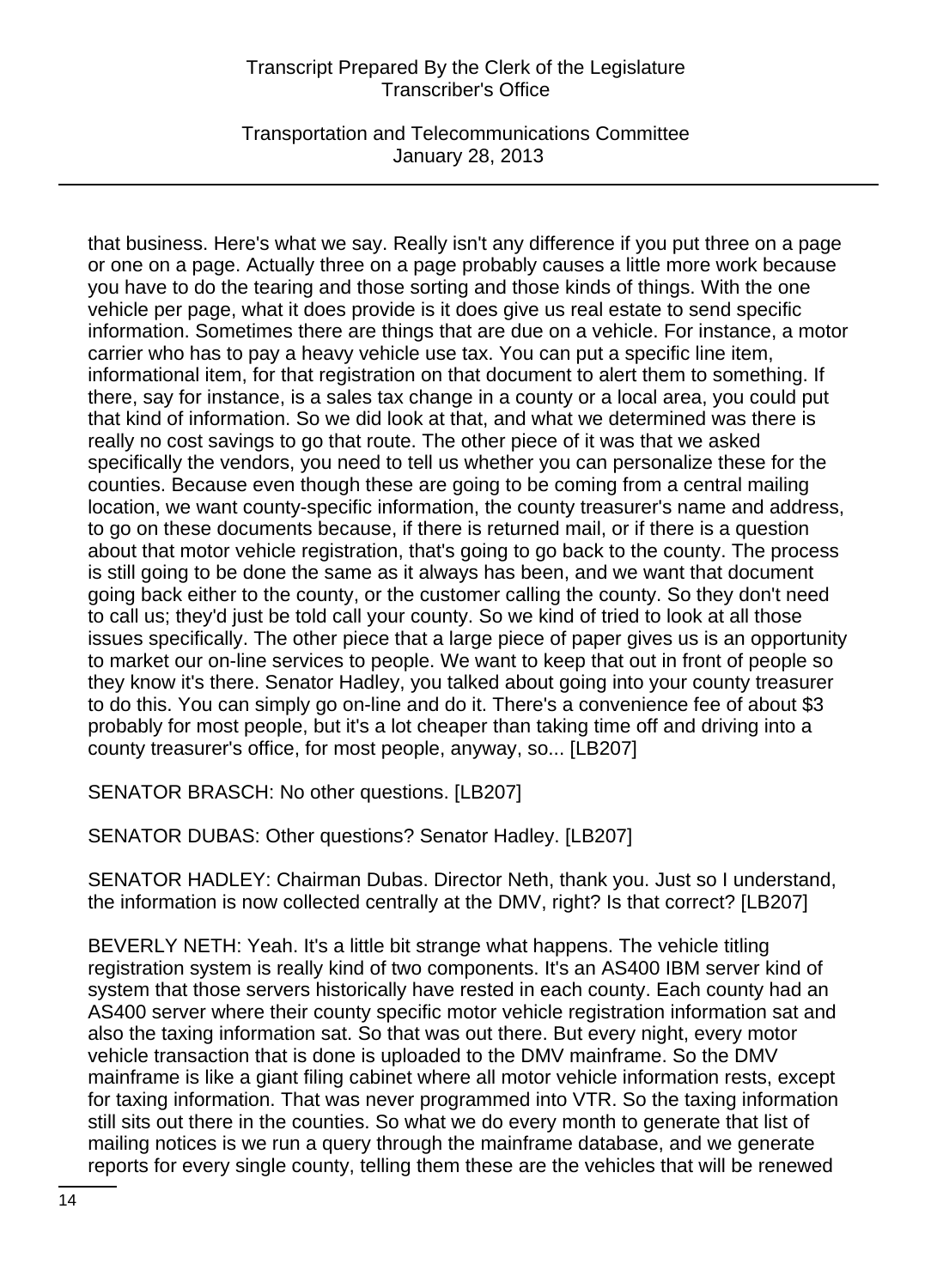Transportation and Telecommunications Committee January 28, 2013

in February. We do that early January. Those go out essentially a month in advance. So we generate the report on our side, and we send it back to the county. They then do some data manipulation on their side, very little I believe, and run the postcards, essentially. We provide all those postcards. They simply put the report up, print, and go. And the postcards are all printed, kind of at the same time, except for Lancaster and Douglas County that don't print postcards anymore. They send the data to...Lancaster sends the data to a vendor; Omaha...Douglas County does it themselves. But we've provided some printers for them to do that large printing. So it's kind of...it's really kind of a complicated multistep process that's happening now. [LB207]

SENATOR HADLEY: One other, I guess, question or comment. In the Revenue Committee when we're dealing with the Revenue Department we were trying to incentivize people to e-file their tax return. It was just...made it so much easier for the Department of Revenue. And we came up with some incentives that really made it...if you'd filed paper, it went to the back of the line... [LB207]

BEVERLY NETH: Yeah. [LB207]

SENATOR HADLEY: ...and, you know, those kinds of things. Do you see something in the future where we could incentivize somehow people to start using more and more of on-line services, because obviously that would save a lot of time and effort and work for the counties, wouldn't it? [LB207]

BEVERLY NETH: Well, it does. I believe it does. Well, I think one of the things we...the provision that we put in here, which is kind of the new section of law that puts the language under the shipping and handling, I always saw the shipping and handling charges, especially those that were fairly significant, \$3, \$4, \$10, as a disincentive because, in some counties, they were charging the customer for an on-line process. But if I would have mailed that same thing back to them, they didn't charge me anything. They have the same costs. You're still mailing my registration slip and my stickers to me, but you're disincentivizing me to go on-line and do it. I think this limit will help to some degree, help that. Not that they shouldn't have something. I think they should. But I don't think it...I think it should be tied to the actual cost of the product delivery. The other piece of the puzzle, and this is one that has always been hard for us to get over, is that every penny associated with a motor vehicle registration renewal, every fee, every tax, is distributed under this statute. Every penny has to be accounted for in some fund. And so when you're doing the on-line service, when you're taking an e-check, it has a cost associated with it, and credit cards have a cost, merchant fee, associated with them. That merchant fee from time...when we...we have a survey that's associated with every one of our on-line services, and the one that...the one comment that continually comes to us in motor vehicle registration, generally not in other ones so much is: "Why are you charging me whatever it is if the credit card is 3 percent? Why are you charging me this 3 percent fee? It should cost less to do this." Well, that's just a factor of the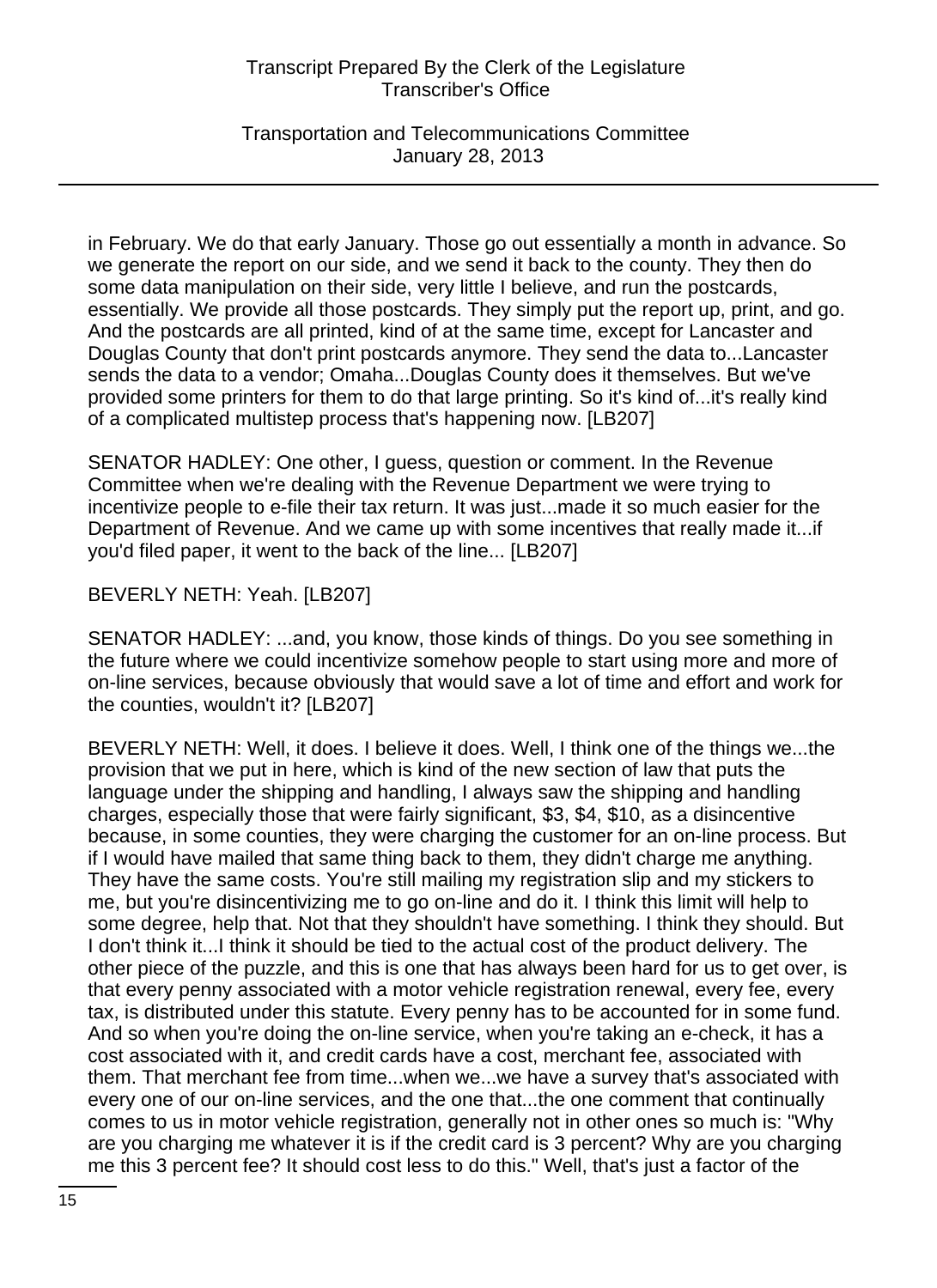Transportation and Telecommunications Committee January 28, 2013

credit card companies want their money. They want their 2.5 percent, or whatever the case may be. So that incentive that we would like to put in place, I think under the current statutory scheme that's hard to do. But it definitely can save time for the county because, when I'm standing in front of them in the counter doing the face-to-face transaction, the clerk is doing all the data input. When a document is mailed in for mail-in renewal, the clerk is doing all the data input. But when I'm doing it at home from my own computer, I've done all the data input for the county. When the county comes to work the next day, they open up the fleet records, they print these on-line renewals from a fleet program, and there is no data input for them. So there is a savings. How we get to a tipping point in on-line adoption that leads potentially to some savings at the county, I think when we get there that will be a great day. [LB207]

SENATOR HADLEY: Okay. Thank you. Thank you, Chair. [LB207]

BEVERLY NETH: A long answer. Sorry. [LB207]

SENATOR DUBAS: Other questions? So basically, at the end of the day, nothing is going to change for the customer. They're still...they're going to get their notice, they're going to go to their courthouse, or request the mail or whatever. So it's just where that notice is coming from. [LB207]

BEVERLY NETH: And how that notice. [LB207]

SENATOR DUBAS: And how it's coming. [LB207]

BEVERLY NETH: Potentially once we have the centralization process done, we will put up sort of a "My DMV" portal for people to go in and say: "I don't want a piece of paper, just send it to my phone. Send it to my e-mail address." So the customer has some choice, and that will change a little bit, but the overall, where the transaction is occurring...no change whatsoever. [LB207]

SENATOR DUBAS: All right. Very good. Senator Brasch. [LB207]

SENATOR BRASCH: Thank you, Chairman Dubas. One more question. Thank you so much. When you mentioned e-filers on taxes, is there a way and the need to advertise on-line? Is there a way to work with taxpayers' records, just for notification of being able to save and file your motor vehicle electronically? Is there a communication device at this point? [LB207]

BEVERLY NETH: Well, I think we probably do as much or more mailing than the Department of Revenue does, frankly. We mail out millions of pieces of mail. [LB207]

SENATOR BRASCH: All right. Okay. [LB207]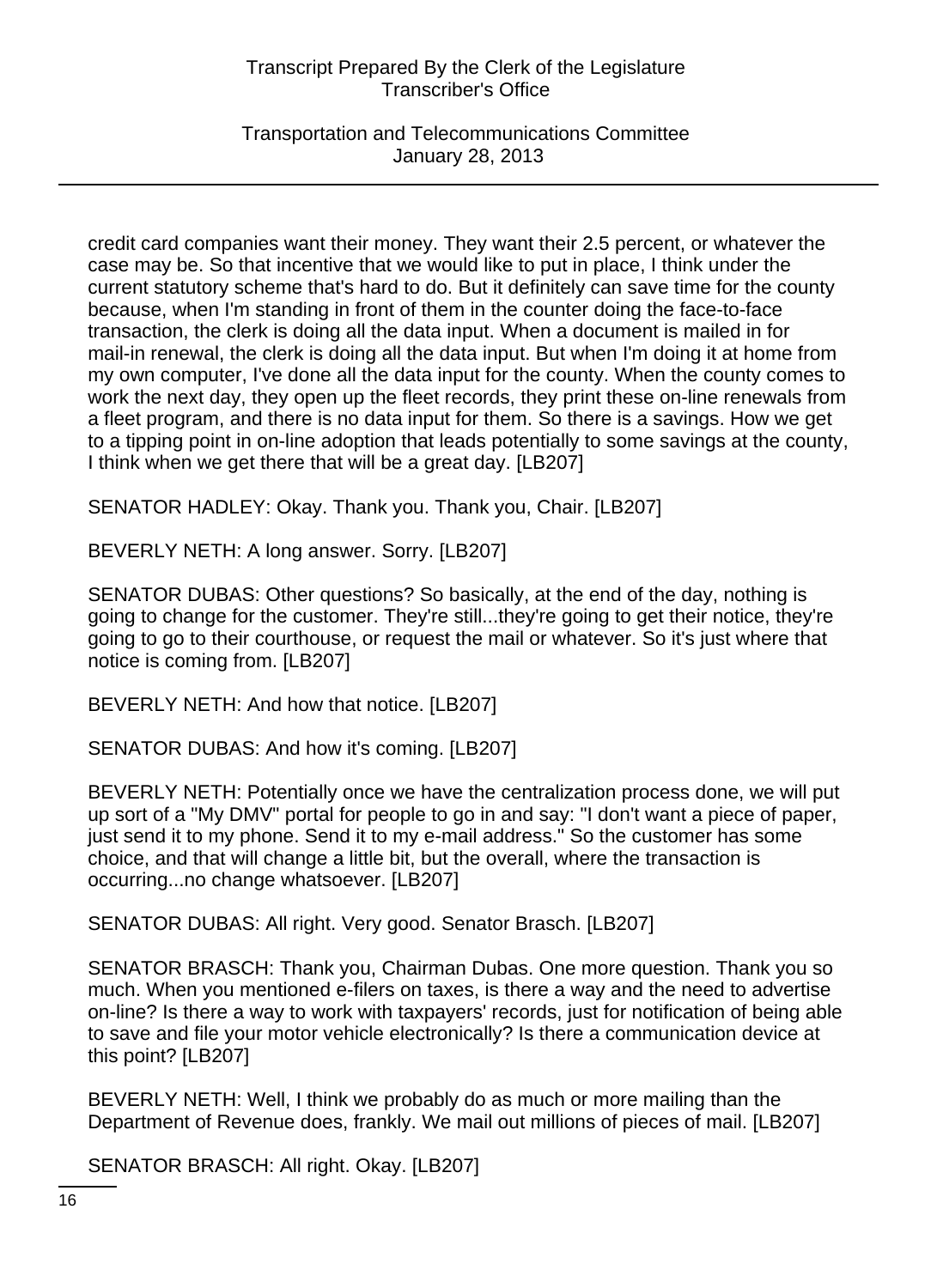Transportation and Telecommunications Committee January 28, 2013

BEVERLY NETH: And every piece of mail that goes out has some tag information there about DMV on-line services now. We used to...we have inserts we put into our mailings. Almost everything we have, every form we have has ClickDMV at the top. I mean, we're trying to be very proactive about marketing potentially, and specifically using the resources that we're already expending to do that. But I think there's some great leverage between the agencies particularly, even in your on-line...your presence if your linking to e-filing at revenue or revenue is linking to DMV. Some of those things have occurred. We have some links to courts, paying citations on-line. I think they have some links to us. So absolutely, Senator, that's kind of a, you know, thing we're looking at. [LB207]

SENATOR BRASCH: Okay. Thank you. [LB207]

SENATOR DUBAS: Other questions? Seeing none, thank you. [LB207]

BEVERLY NETH: Thank you. [LB207]

SENATOR DUBAS: Other proponents. Welcome. [LB207]

BETH BAZYN FERRELL: Thank you. Good afternoon, Chairwoman Dubas, members of the committee. For the record, my name is Beth, B-e-t-h, Bazyn, B-a-z-y-n, Ferrell, F-e-r-r-e-l-l. I'm with the Nebraska Association of County Officials. As Director Neth indicated, we've had ongoing discussions about all manner of kinds of efficiencies and things that we can do to make the motor vehicle process better. This is a great idea. We've been talking about this for years. And I think she explained it very well, so I will just sort of forego that part of my testimony and say we're in support of the bill, and I'd try to answer any questions. [LB207]

SENATOR DUBAS: Are there any questions for Ms. Ferrell? You know, this is taking some money away from the counties, but it's also taking an additional duty, and there seems to be no concerns on the parts of the counties with that. [LB207]

BETH BAZYN FERRELL: We do recognize that, that there may be a difference in impact to some counties. It may not be as great now looking at the process that's in place, now with the dot matrix printers. But as the Director pointed out, you know, when it comes time to buy toner and those kinds of things for sort of the next generation, I think there will be more of a balance there. [LB207]

SENATOR DUBAS: All right. Very good. Other questions? Seeing none, thank you. Additional proponents for LB207. Anyone in opposition? Anyone neutral? Senator McCoy, would...Senator McCoy waives closing. So that will close our hearing on LB207. And I will turn the reins over to Senator Smith, and I'll open on my bill. [LB207]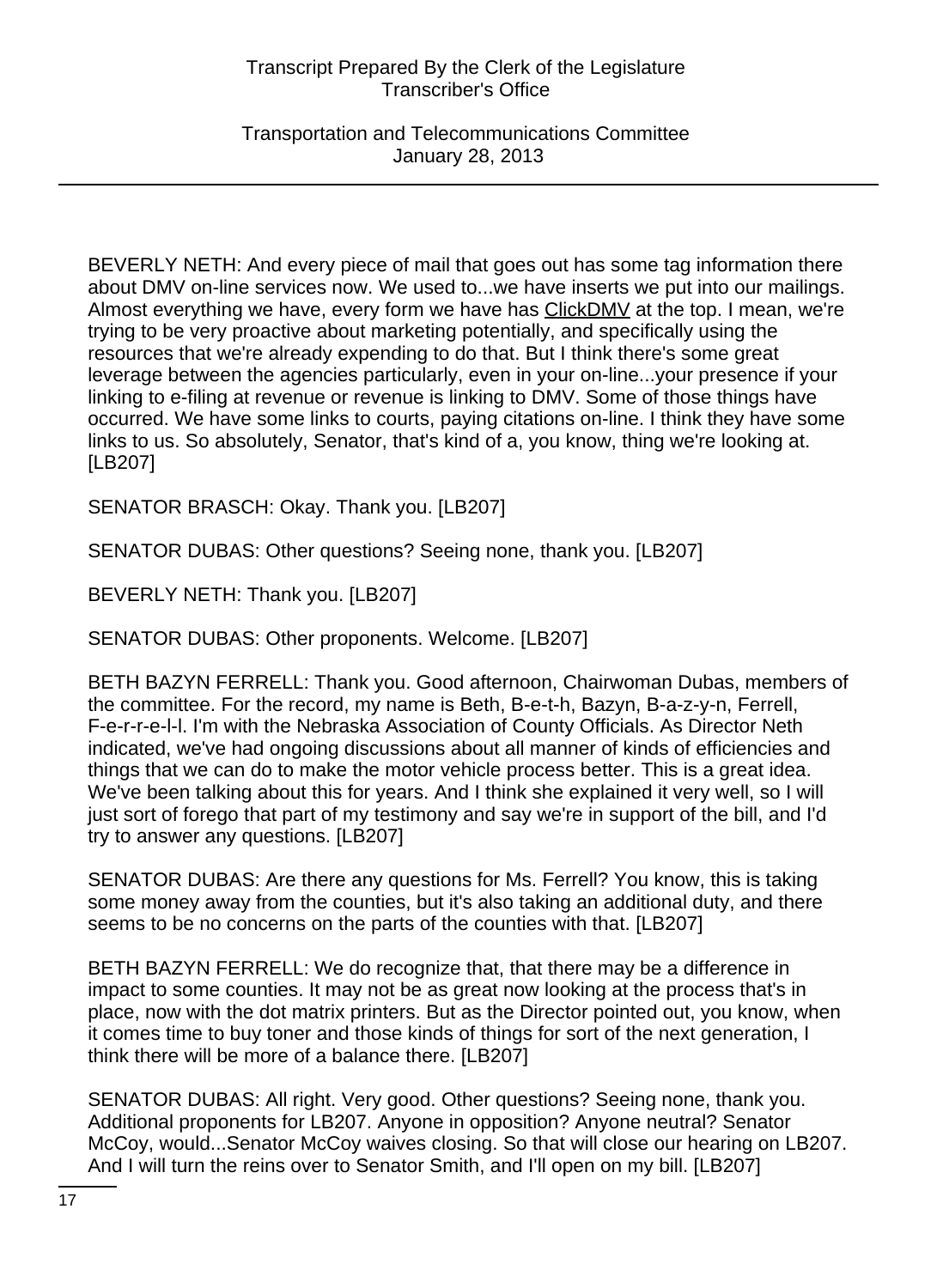Transportation and Telecommunications Committee January 28, 2013

SENATOR SMITH: Thank you, Madam Chair. And we are now beginning hearings on LB249. I understand Senator Dubas is here to introduce that bill to us. [LB249]

SENATOR DUBAS: Good afternoon, Senator Smith and members of the Transportation and Telecommunications Committee. My name is Senator Annette Dubas, A-n-n-e-t-t-e D-u-b-a-s. And I bring to you today LB249 on behalf of the Department of Motor Vehicles. MAP-21 is the new federal highway bill rules, regs, etcetera. I went to a session last summer at NCSL that talked about MAP-21, and within a matter of a few minutes I was pretty well lost. So I have certainly appreciated what the department and the State Patrol has offered as far as helping my staff and I better understand this big new undertaking at the federal level. This particular bill will allow Nebraska's farmers and ranchers to take advantage of the new exemptions put in place regarding commercial driver licensing. A commercial motor vehicle now excludes covered farm vehicles from the current CDL licensing requirements. The bill does require a minimum age limit of 18, and it applies to farmer/ranchers, their family members, or an employee. It allows for the exemption of the CDL for any intrastate travel of the farmers' equipment and produce or within 150-mile radius of their farm. I know there's going to be testifiers following me who will be able to give you much more explicit information in regards to the changes made here. But this is quite a change from the way we have gotten our CDL licenses in the past for farmers and ranchers. And I know I'm getting calls into the office with people not quite understanding what it is that they are needing to do to get their new CDLs updated. So it will be in my estimation a positive change as far as helping our farmers and ranchers getting their commodities to market, but it's one that's going to take a little bit of explanation and getting used to. So with that, I would take any questions you may have, but as I said, I know there are some behind me who will be able to better answer your questions with more specific answers. [LB249]

SENATOR SMITH: All right. Thank you, Senator Dubas, for the introduction of LB249. We will now hear from proponents of this bill. Welcome. [LB249]

BEVERLY NETH: (Exhibit 4) Thank you. Vice Chairman Smith, members of the committee, I'm Beverly Neth, B-e-v-e-r-l-y N-e-t-h, Director of the DMV, appearing today to offer testimony in support of LB249. I want to thank Senator Dubas for introducing this bill on behalf of the Department of Motor Vehicles and the Nebraska State Patrol. LB249 stems from Congress's new federal highway bill, called MAP-21. Among many other topics covered in this bill was the creation of additional commercial driver license exemptions for farmers operating covered farm vehicles, carrying farm supplies or farm products. The new farm exemptions went into effect October 1, 2012. On that date, the Federal Motor Carrier Safety Administration, or known as FMCSA, published a notice in the Federal Register that stated that the new CDL exemptions for farmers were self-executing and requested that states take immediate action. "Self-executing" is a phrase that I think most of us have never seen before in a federal law or a federal rule,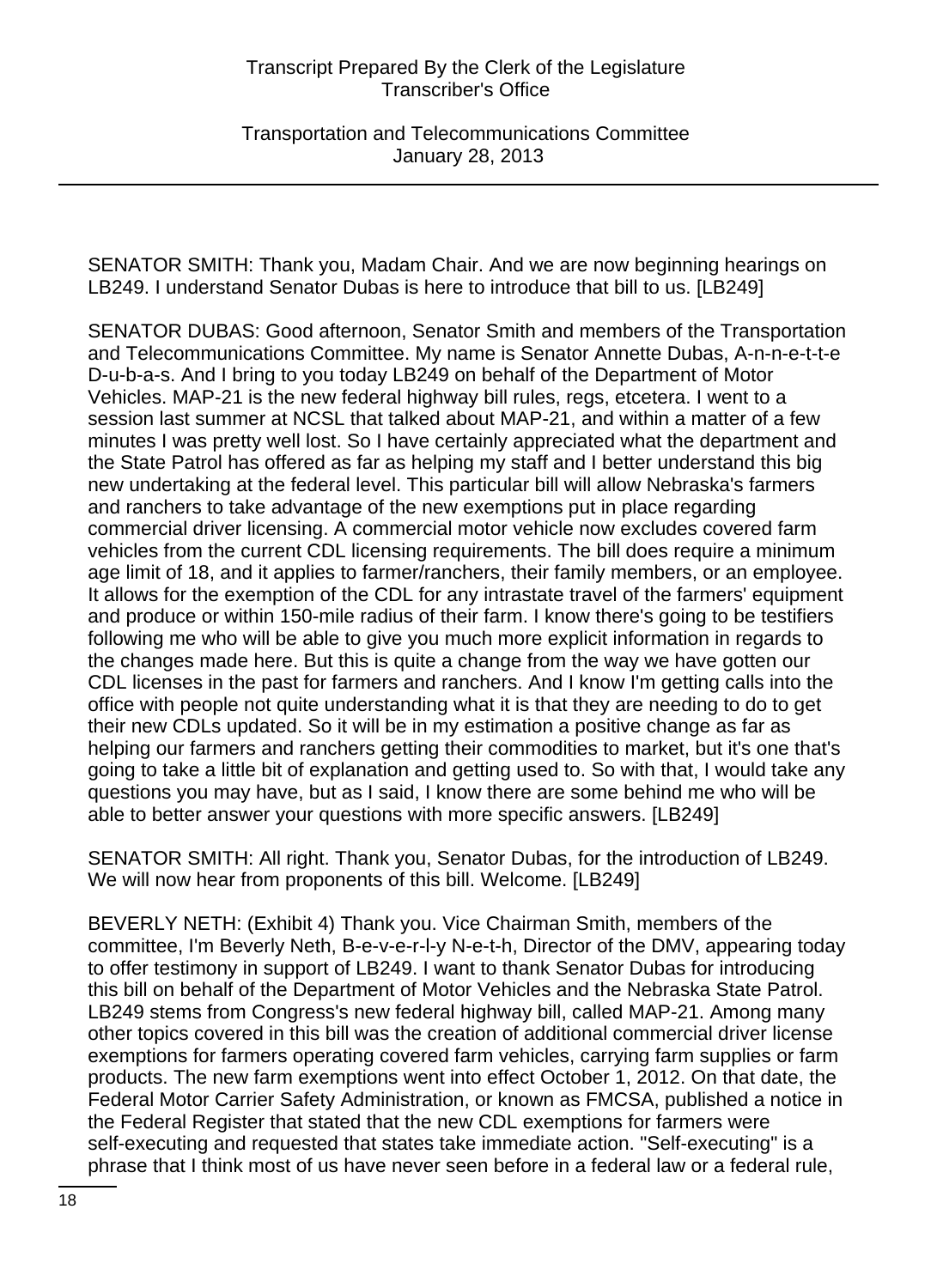Transportation and Telecommunications Committee January 28, 2013

but we were told specifically that it meant: do it immediately; you don't have much choice. This bill amends Nebraska law and is intended to serve as a bridge to allow most Nebraska farmers to take advantage of the new CDL exemptions until FMCSA issues regulations in this area. The new federal law provides that a farmer, his family, or his employees do not need a CDL to operate a covered farm vehicle in intrastate traffic or within 150 miles of the farm. Covered farm vehicles are defined in MAP-21. The MAP-21 definition is a new definition that amends the Nebraska's definition of "commercial motor vehicle," which is located at 60-465. LB249 specifies that a covered farm vehicle is exempt from the definition of a commercial motor vehicle, and places the new MAP-21 definition of "covered farm vehicle" in the driver license act at 60...Chapter 60, Article IV, and in the safety enforcement statutes in Chapter 75, Article III. Adoption of LB249 will allow farmers to operate a covered farm vehicle intrastate and within 150 miles of their farm without a CDL, while transporting farm supplies or farm products. This bill changes Nebraska's current farm CDL exemption by allowing farmers to operate a combination truck-tractor and semitrailer without CDL, except if the farmer is transporting placardable amounts of hazardous materials in the combination truck-tractors and semitrailer. The bill also prohibits persons who are 18 years old or younger from operating a combination of truck-tractors and semitrailers without a CDL. Both the hazardous material provision and the 18 age and under provisions preserve features of the current Nebraska CDL law until the federal rules become available. There is a representative here from the Nebraska State Patrol who would address their provisions of the bill that amend the safety enforcement law administered by State Patrol. Vice Chair Smith, I'd be happy to answer any questions that the committee may have at this time. [LB249]

SENATOR SMITH: Questions? Senator Hadley. [LB249]

SENATOR HADLEY: Thank you, Senator Smith. Director Neth, the 150 miles, is that in federal statute or is that a statute or...I mean, 150 miles in Connecticut may be a lot different than 150 miles in Nebraska. [LB249]

BEVERLY NETH: It certainly is. It is in the federal statutes at this time. That's the law. Right now, and this is one of those really technical nuance provisions of CDL law that you really...you need a Ph.D. in CDL law to understand this. I'm, frankly, surprised over the years how much commercial driver license holders need to know about where they operate, what they're carrying, and how they're going to operate, and whether or not they need a CDL. It's even gotten more complicated recently with the federal medical certification process. But as it exists now, that "150 mile" is in our statutes, but it doesn't exempt commercial motor vehicle from...if it's a semitrailer, the person still has to have a CDL, even if they are a farmer. This says they don't; they won't have to have a CDL. [LB249]

SENATOR HADLEY: I just have to say that that's almost a little scary to me. Owning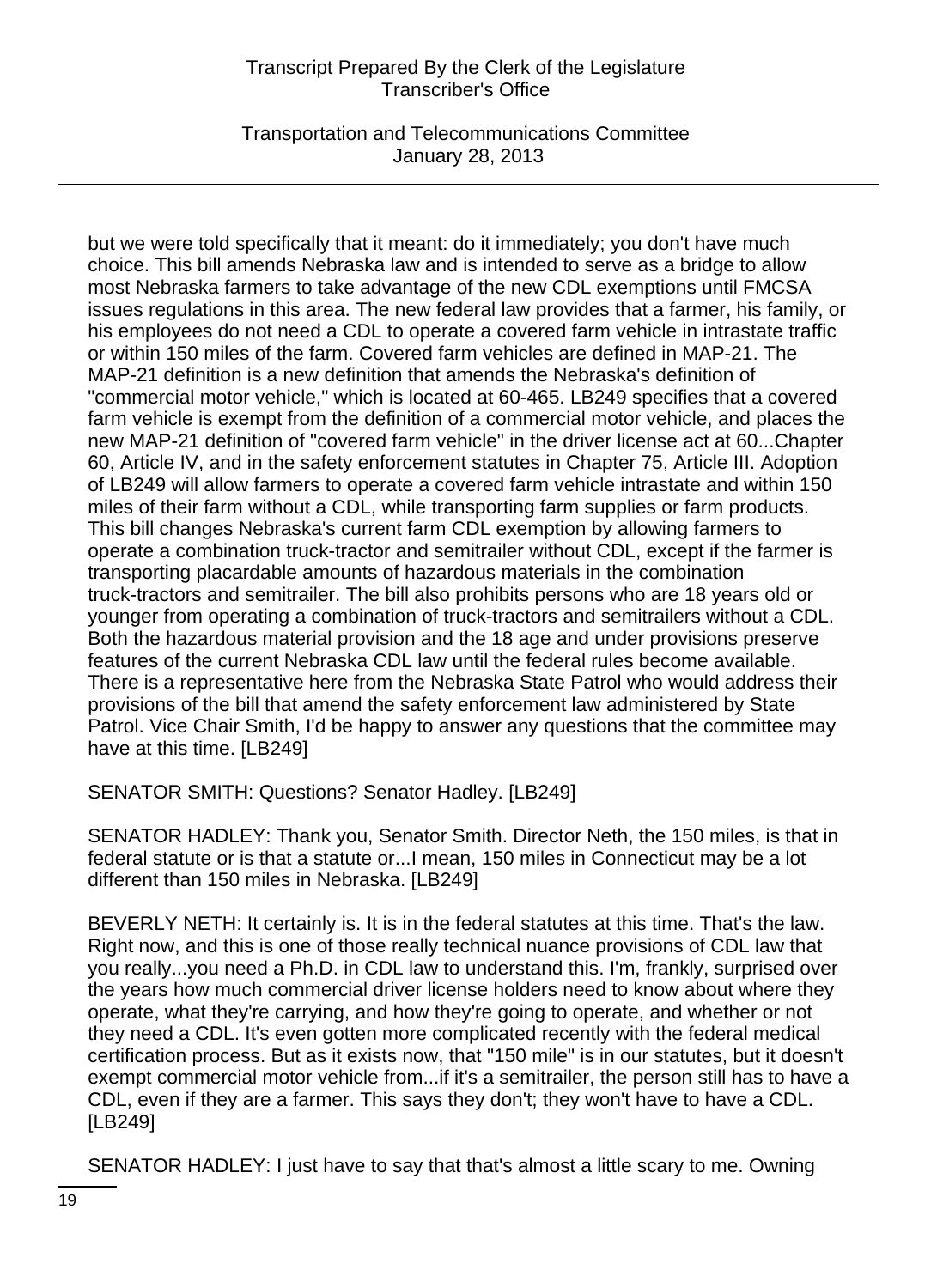Transportation and Telecommunications Committee January 28, 2013

from the standpoint, would that...would we open up all semitrucks to people who want to drive within 150 miles of their home, to drive without getting a CDL? I could drive a semi between Lincoln and Omaha every day without getting a CDL and drive to downtown Omaha and unload stuff and then drive back to downtown Lincoln. [LB249]

BEVERLY NETH: As long as... [LB249]

SENATOR HADLEY: I'm just throwing that out. [LB249]

BEVERLY NETH: Yeah, as long as you're carrying farm supplies or farm products and it's coming from your farm. Yeah. I think, you know, you're speaking to the issue, the reason why we did not take the lead. MAP-21 says it really doesn't have an age restriction on it. Any daughter or son of the farmer who wanted to drive the CDL under 18 could do it. We didn't choose to adopt that part. We're saying you need to be at least 18 to operate a commercial motor vehicle without a CDL, and we also didn't want to really change our hazardous materials provisions as well. [LB249]

SENATOR HADLEY: Are we basically saying we have no choice, though? MAP-21 is something...do we run into that we're going to lose something if we don't do something? Is that a fair statement? [LB249]

BEVERLY NETH: Absolutely. Yes. It's the Federal Highway Authorization bill, and noncompliance has those same 5, 10 percent penalties associated with NHTSA funds and federal road building funds. And, ultimately, I think it will be interesting to see. MAP-21, if I understand it, is a two-year authorization. I have yet to see a federal rule promulgated within two years. So if there's a rule promulgated, that will be amazing before the...you know, the bill probably will be, you know, just an extended, or I'm sure it's called reauthorized, or what the term is at a federal level. But I suspect there will be a federal rule at some point. When it happens, then we'll know the whole lay of the land, everything that MAP-21 requires the state to comply with, and then I expect there will be a bill back here to do that. [LB249]

SENATOR HADLEY: Thank you, Director. And thank you, Senator Smith. [LB249]

SENATOR SMITH: Senator Watermeier. [LB249]

SENATOR WATERMEIER: Thank you, Chairman Smith. Director Neth, it's always a little confusing for me because I have a business that has several trucks on the road, too, the intrastate and interstate. So I'm five miles away from the state line. I have drivers across the state line. I have drivers across the state line. They've still got to have a CDL? [LB249]

BEVERLY NETH: Yes. [LB249]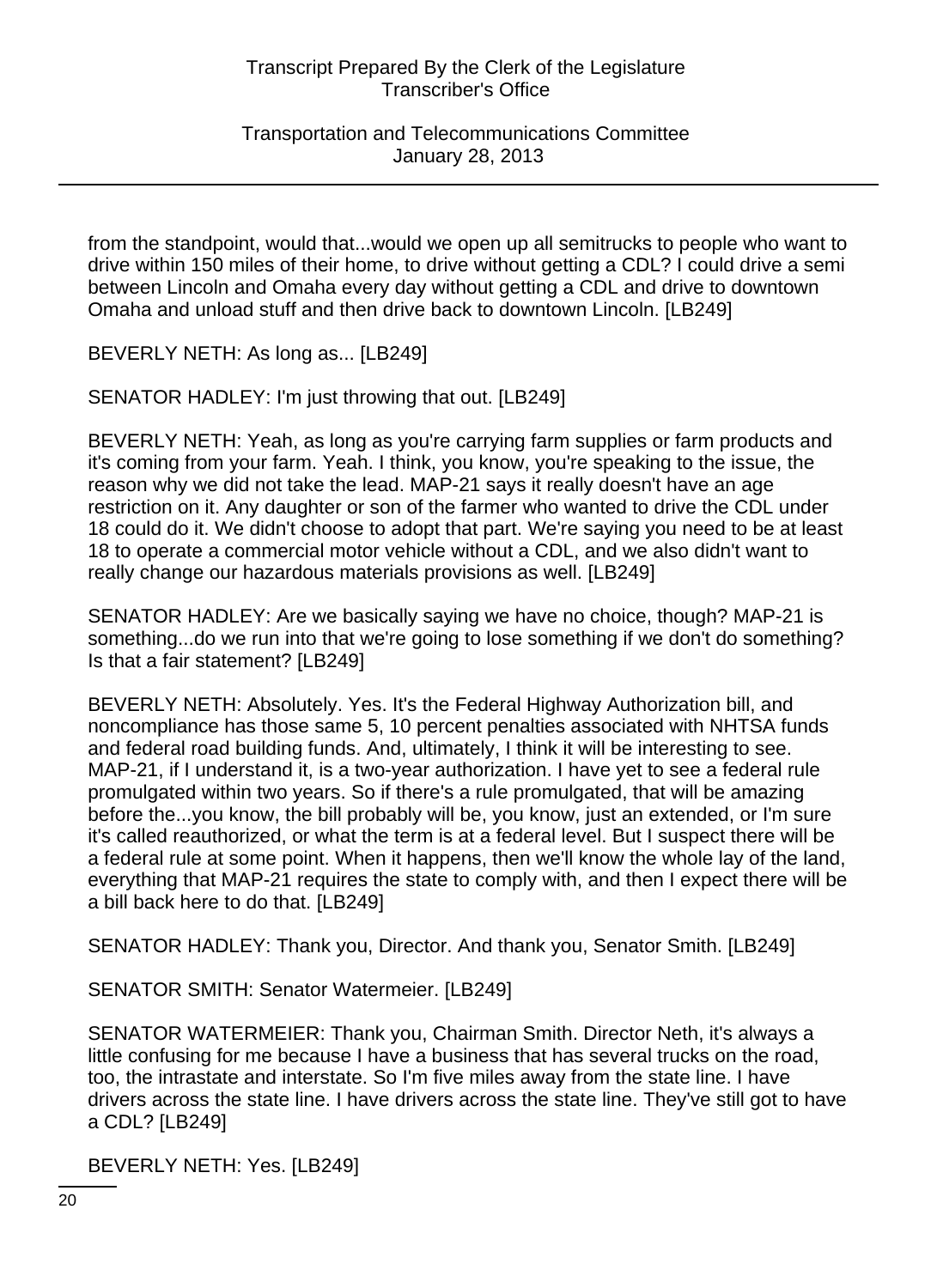SENATOR WATERMEIER: And they've still got to have a DOT physical. [LB249]

BEVERLY NETH: Yes. [LB249]

SENATOR WATERMEIER: Because I still require that for my drivers, too, so. [LB249]

BEVERLY NETH: Yes. [LB249]

SENATOR WATERMEIER: I'd almost be more concerned about the upper age limit than the 18-year-olds. [LB249]

BEVERLY NETH: Yeah, yeah. Both sides of it, I think, are issues. You know, if you look at what's going on out there in brain studies in teenagers and driving as we've looked at across the spectrum of graduated driver licensing and what happens, what you see, studies being done across the country is brain development of teenagers is...you know, it's slow. The last thing to develop is their judgment center. In most males, that doesn't develop until 25, girls a little bit earlier, but not really that much earlier either. So that's why the graduated driver licensing program seemed to make a lot of sense. You sort of ease kids into driving. These are very large, very dangerous or can be dangerous automobiles if they're not driven appropriately. Teenagers have a tendency to speed. Older side, you have a tendency to lose your capacity to judge distances; left-hand turns become problematic. It's the whole spectrum. You're right. Both sides of it can be pretty dangerous. [LB249]

SENATOR SMITH: Any...Senator Dubas. [LB249]

SENATOR DUBAS: Thank you, Senator Smith. I'd like to pick up where Senator Watermeier left off just for a clarification on that 150-mile radius. If that 150-mile radius takes you into another state, you're still within that 150 mile...that this exemption still applies? [LB249]

BEVERLY NETH: We would have to have...unless every state has adopted this...in most instances, and Patrol maybe can speak from the enforcement side of this a little bit better than I can, it's likely; we have some reciprocity agreements with other jurisdictions where the borders cross, that we allow that 150-mile radius or that into the next jurisdiction kind of thing. With this, this is a federal mandate. I believe every jurisdiction is supposed to be adopting it, so I'm guessing that those borders go away. I haven't really had that kind of a border discussion yet. But it seems logical, if this is a federal mandate, that those border limitations might lessen. [LB249]

SENATOR DUBAS: Okay. Thank you. [LB249]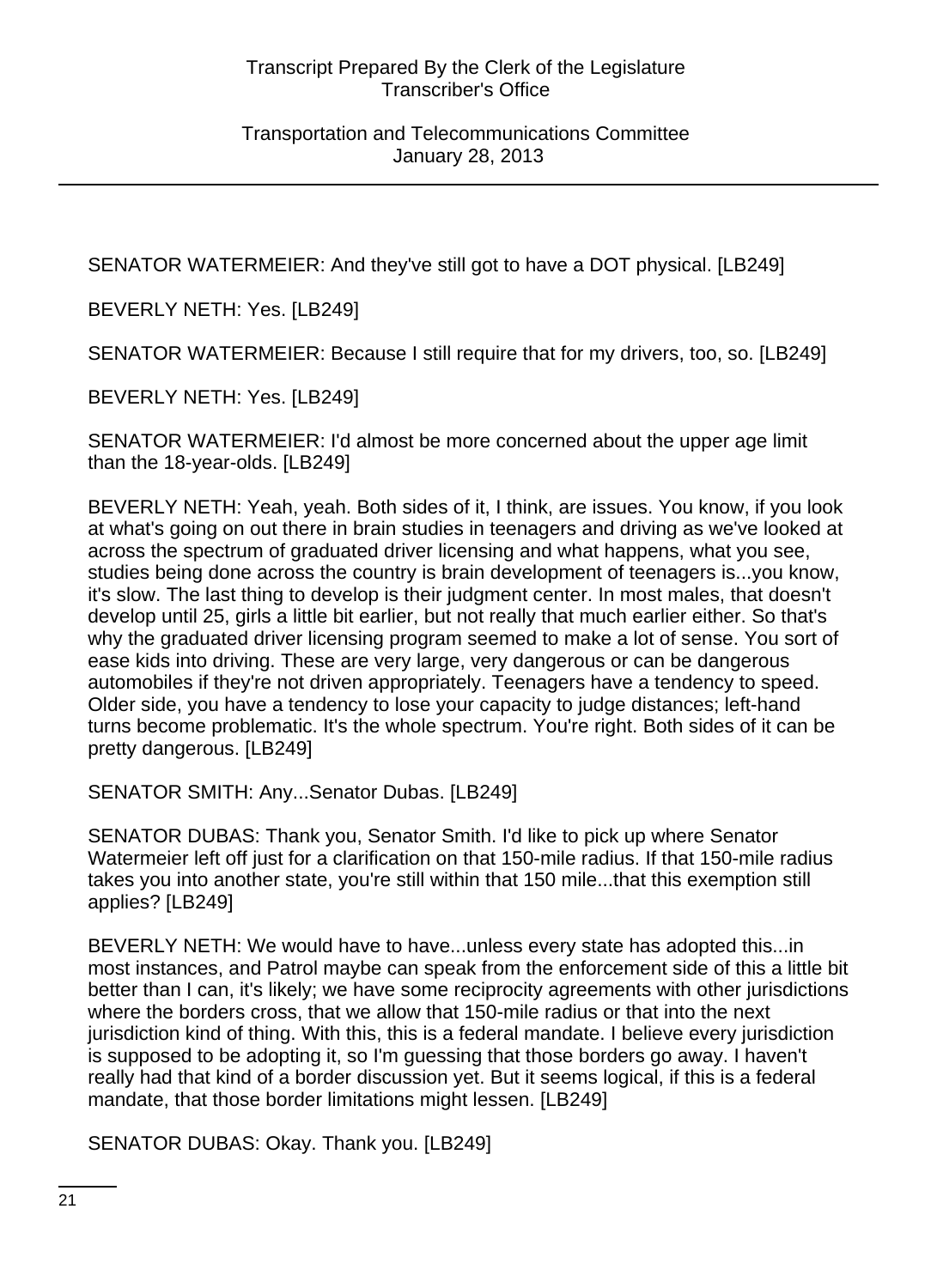#### Transportation and Telecommunications Committee January 28, 2013

SENATOR WATERMEIER: Well, I would... [LB249]

SENATOR SMITH: Senator, ILB2491

SENATOR WATERMEIER: I'm sorry, Senator. I... [LB249]

SENATOR SMITH: I see Senator Brasch, but... [LB249]

SENATOR WATERMEIER: Go ahead. [LB249]

SENATOR SMITH: Senator Brasch. [LB249]

SENATOR BRASCH: Thank you, Vice Chairman Smith. And thank you again. I can see how this would help the family farmer tremendously and that it would have some merit and...because it is the family members or employees, is that correct? [LB249]

BEVERLY NETH: That's correct. [LB249]

SENATOR BRASCH: I guess the downside is I may have gotten one more job on the farm now. (Laughter) Usually I stay out of the semi. [LB249]

BEVERLY NETH: Yeah. I hadn't thought about that. [LB249]

SENATOR BRASCH: I don't have a CDL, so that's of concern. But this is a new national...to help the ag community, so in that sense I can see definitely where it would be beneficial, so... [LB249]

BEVERLY NETH: Yeah, I think you've always got a fine line to run between business and safety, economy, stimulating the economy, and does it impinge upon safety. I don't know. I suspect most farmers understand the dangers of the vehicles they're working in and around, and very few of them would probably put their 16-year-old in something, who doesn't have experience driving that automobile or, in this instance, they still couldn't in Nebraska, even their 18-year-old, if they don't have some kind of experience. I mean, those are their family members and their employees, so I suspect most people will self-regulate. [LB249]

SENATOR BRASCH: And I would agree. They do see the dangers and also... [LB249]

BEVERLY NETH: Sure. [LB249]

SENATOR BRASCH: ...great expense when the vehicle needs tending to or...so. Thank you so much. [LB249]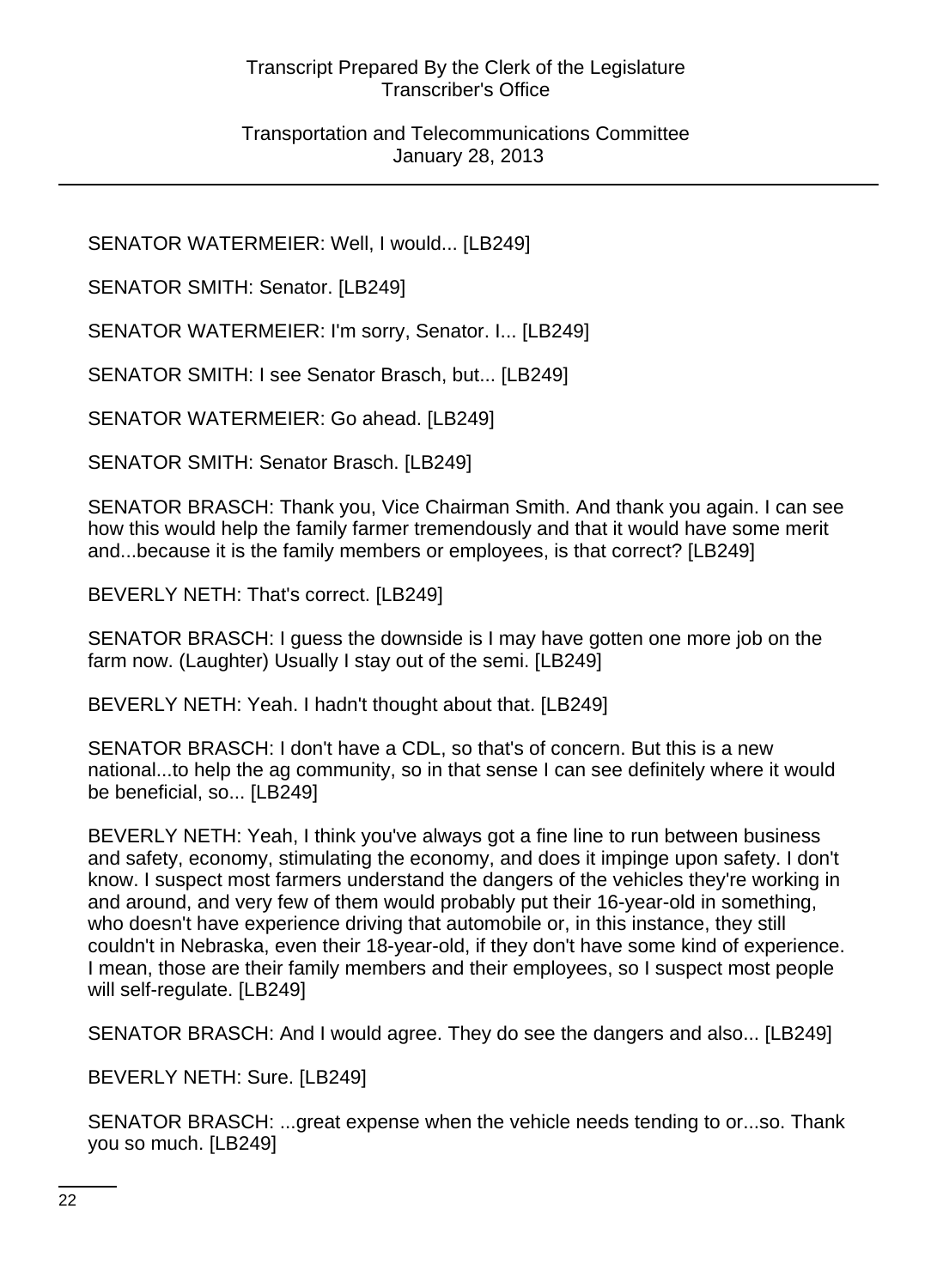#### Transportation and Telecommunications Committee January 28, 2013

BEVERLY NETH: Absolutely, absolutely. [LB249]

SENATOR SMITH: Back to Senator Watermeier. [LB249]

SENATOR WATERMEIER: Yeah, I guess I still want to come back to that 150-mile radius with the intrastate. The way the bill is read here to me, you've got intrastate in there, then 150 miles. If you're saying you'd have had a reciprocity across state lines, and you'd have been all right, then they would have put interstate in there as well. [LB249]

BEVERLY NETH: Yeah... [LB249]

SENATOR WATERMEIER: So I'm assuming that you cannot cross the state line without a CDL. [LB249]

BEVERLY NETH: Let me check on that. Let me check on that for sure, whether or not we would still have some kind of reciprocity agreements or whether that...you're right, it does say intrastate not interstate, so. [LB249]

SENATOR WATERMEIER: Right, and you would have intra and...yeah. [LB249]

BEVERLY NETH: So I will check on that and get back to the committee and clarify that issue. [LB249]

SENATOR WATERMEIER: Yeah. [LB249]

BEVERLY NETH: Definitely want to make sure I know on that one. [LB249]

SENATOR WATERMEIER: Please do before we (inaudible). [LB249]

BEVERLY NETH: I will. [LB249]

SENATOR SMITH: Are there additional questions for Director Neth? None. Okay. Thank you very much. [LB249]

BEVERLY NETH: Thank you. [LB249]

SENATOR SMITH: And we will continue on with proponents of LB249. Welcome. [LB249]

GERALD KROLIKOWSKI: (Exhibit 5) Thank you. Chair Dubas and members of the Transportation and Telecommunications Committee, my name is Gerald, G-e-r-a-l-d, Krolikowski, K-r-o-l-i-k-o-w-s-k-i. As the commander of the Carrier Enforcement Division,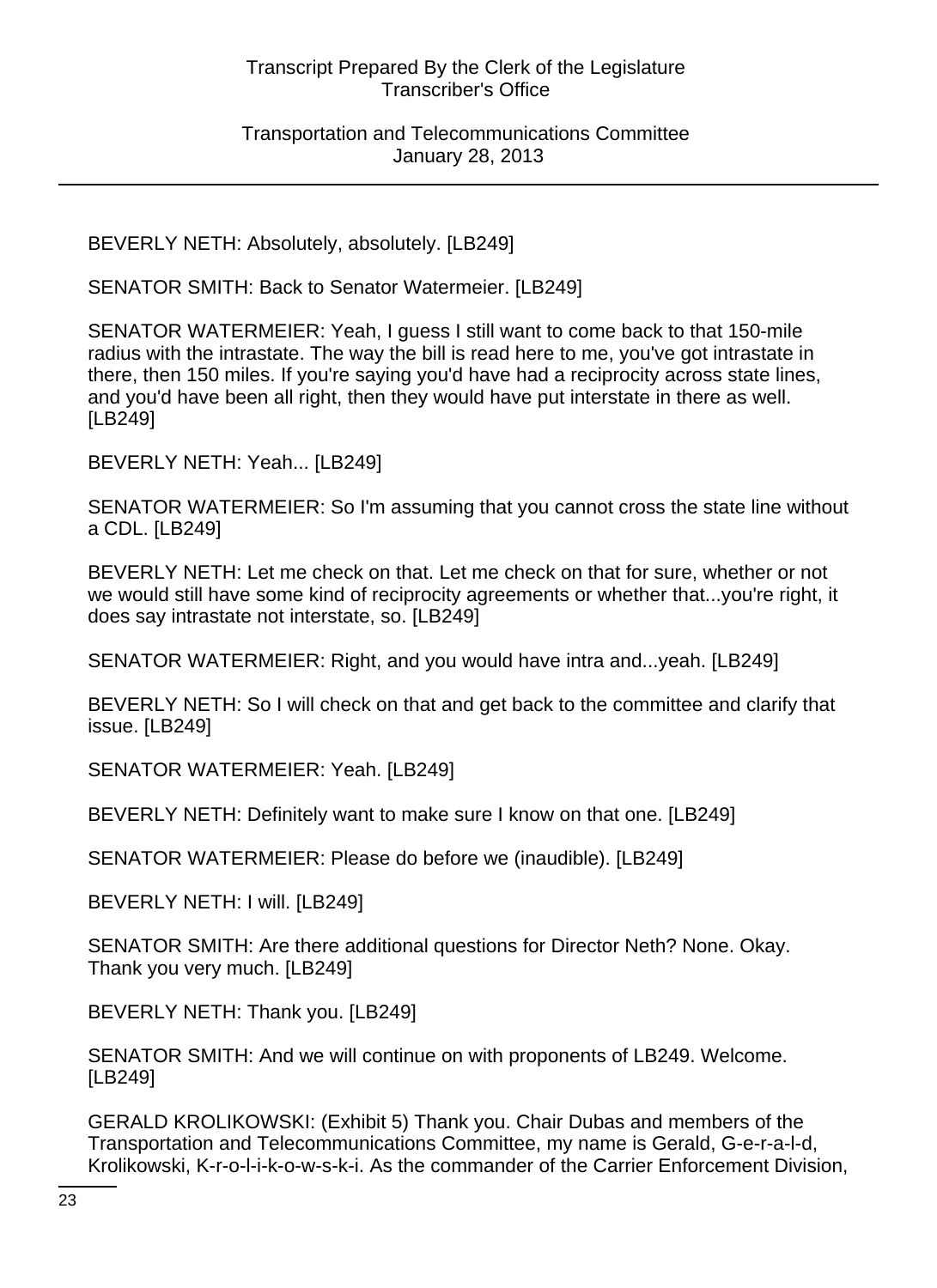Transportation and Telecommunications Committee January 28, 2013

I am here today on behalf of the Nebraska State Patrol to testify in support of LB249. LB249 is meant to adopt specific federal statutory language that was enacted through the passage of the federal highway transportation bill, commonly referred to as MAP-21, which went into effect October 1, 2012. Specifically, LB249 adopts exemptions to the federal motor carrier safety regulations for specific vehicles and drivers. The passage of LB249 would provide certain exemptions for covered farm vehicles in the state of Nebraska. I want to note that future changes in state statute may be necessary once the federal regulations relating to MAP-21 are promulgated. Since Director Neth outlined the provisions of LB249, my testimony will focus on changes incorporated in safety regulations sections of Chapter 75, Article III. On page 8 starting with line 18, you will find the definition of a covered farm vehicle being incorporated into Section 75-362, which is the definition section for the purpose of the safety regulation. Covered farm vehicles are exempted from a number of regulations listed on page 21 and 22 of this bill. The language starting on page 17, line 25, would move the current definition of planting and harvesting season from Section 75-363 and place it into 75-362, which is the definition section. This move would not change Nebraska's current planting and harvesting season which runs from February 15 to December 15. On page 21 starting with line 19 and continuing through line 1 on page 22, you will find regulations which a covered farm vehicle should be exempt...would be exempt from. Another portion of MAP-21 contained an exemption to the hours of service rules for the drivers of any vehicle transporting agricultural commodities or farm supplies during the planting and harvesting season designated by the state in which the vehicle is being operated. This exemption provides that such movement must be within a 150 air-mile radius of the source of the farm commodities or the distribution point of the farm supplies. You will find proposed language related to this exemption starting with line 5 on page 23 and ending on line 25 of the same page. In conclusion, I want to thank you for the opportunity to testify, and I will be happy to address any questions you may have. [LB249]

SENATOR SMITH: Are there any questions for Commander Krolikowski? Senator Hadley. [LB249]

SENATOR HADLEY: Senator, thank you. Captain, thank you. Just a thought crossed my mind in quickly looking at it. I assume that livestock is included as one of the things that can be transported. Is that a correct statement? [LB249]

GERALD KROLIKOWSKI: Yes. Livestock will be able to...it'll fit in both categories. The covered farm vehicles, meaning those vehicles operated by farmers or ranchers. They'll be covered underneath that, and also underneath the hours of service exemptions for farm commodities and supplies. In this case cattle would be a commodity. [LB249]

SENATOR HADLEY: Okay. Does that mean they come under the planting and harvesting season or not? [LB249]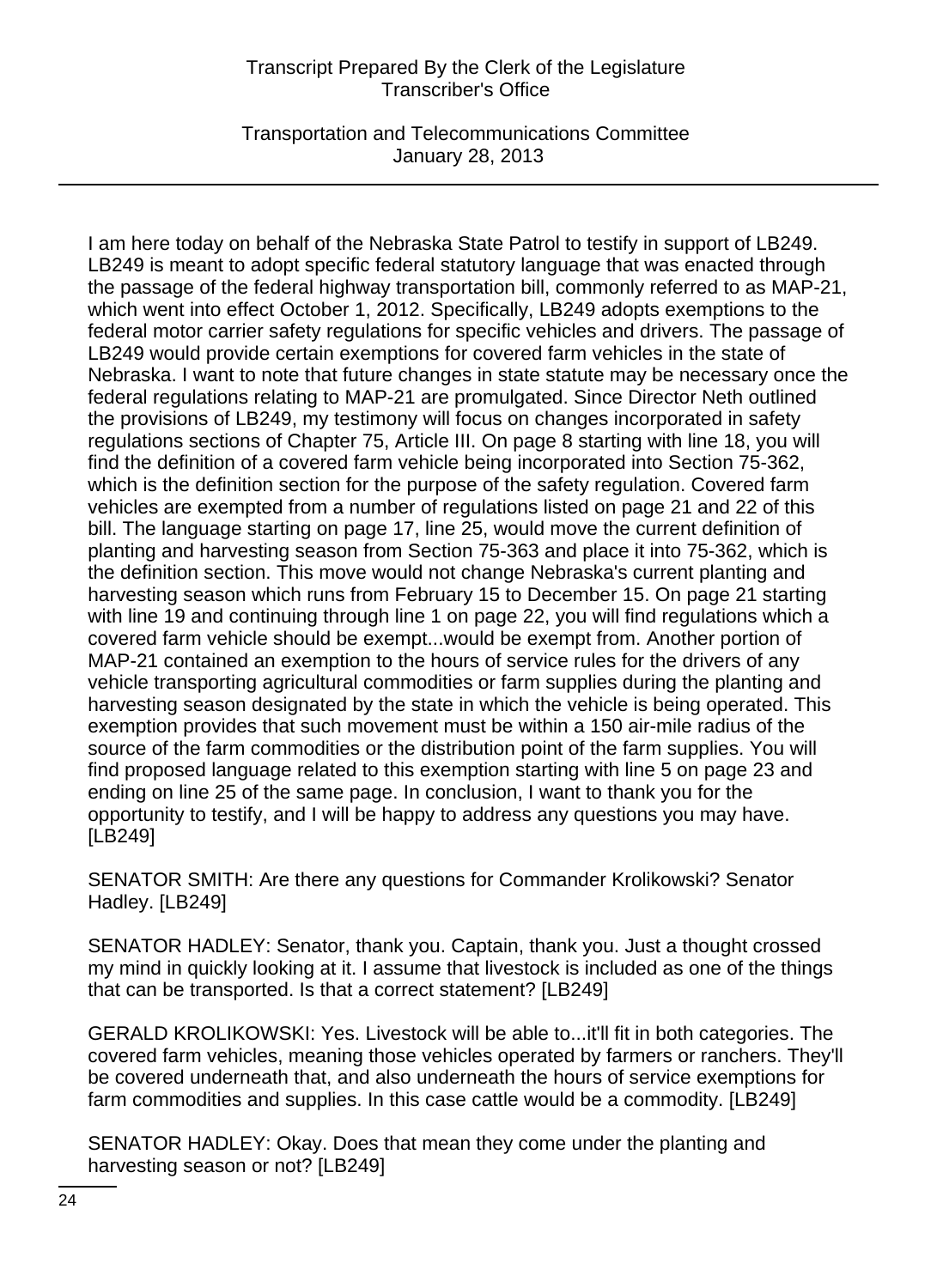GERALD KROLIKOWSKI: If it's...if the cattle are transported by somebody other than a farmer or rancher. The covered farm vehicle exemptions will be year-round... [LB249]

SENATOR HADLEY: Year-round. [LB249]

GERALD KROLIKOWSKI: ...no limitation. A for-hire carrier, if they're transporting cattle currently, would be limited to the February 15 to December 15. [LB249]

SENATOR HADLEY: Okay. Thank you, Captain. [LB249]

GERALD KROLIKOWSKI: Yes. [LB249]

SENATOR SMITH: Any additional questions? Senator McCoy. [LB249]

SENATOR McCOY: Thank you, Senator Smith. And, Captain, I have a question that, I guess, pertains to...I grew up in the area right...just over the Colorado line. We were real close to the Kansas line, Nebraska line obviously. Going back to the question on the 18-year-old exemption. So if MAP-21 is adopted by all the states, how is this going to work in practical application? Let's say, so we say, 18 years old here...Kansas adopts this at 16. Well, then if someone crosses that line to come into Nebraska, will that...as a 16-year-old, I would presume, then that you would not be allowed to drive here. I'm just trying to think, as you cross state lines from an enforcement perspective, how's that...how would that work? I don't want to propose too much of a hypothetical question here. I'm just trying to think through. All things not being uniform with all 50 states, how is that going to work? [LB249]

GERALD KROLIKOWSKI: Well, I'd like to be 100 percent sure and give you 100 percent answer there, but generally to go interstate, okay, you have to be 21 years of age. Okay. There are exceptions that the state can allow to 18 years of age. Okay. And so we're going to retain that exception and that age limitation. So most of the states should be uniform on this reference, at least 18. They may require a higher age being 21 to go interstate. But...pretty confident that will be at least 18. [LB249]

SENATOR McCOY: Okay. Thank you. [LB249]

SENATOR SMITH: Additional questions for Commander Krolikowski? I see none. Thank you very much. [LB249]

GERALD KROLIKOWSKI: Okay. Thank you. [LB249]

SENATOR SMITH: And we continue on with proponents of LB249. [LB249]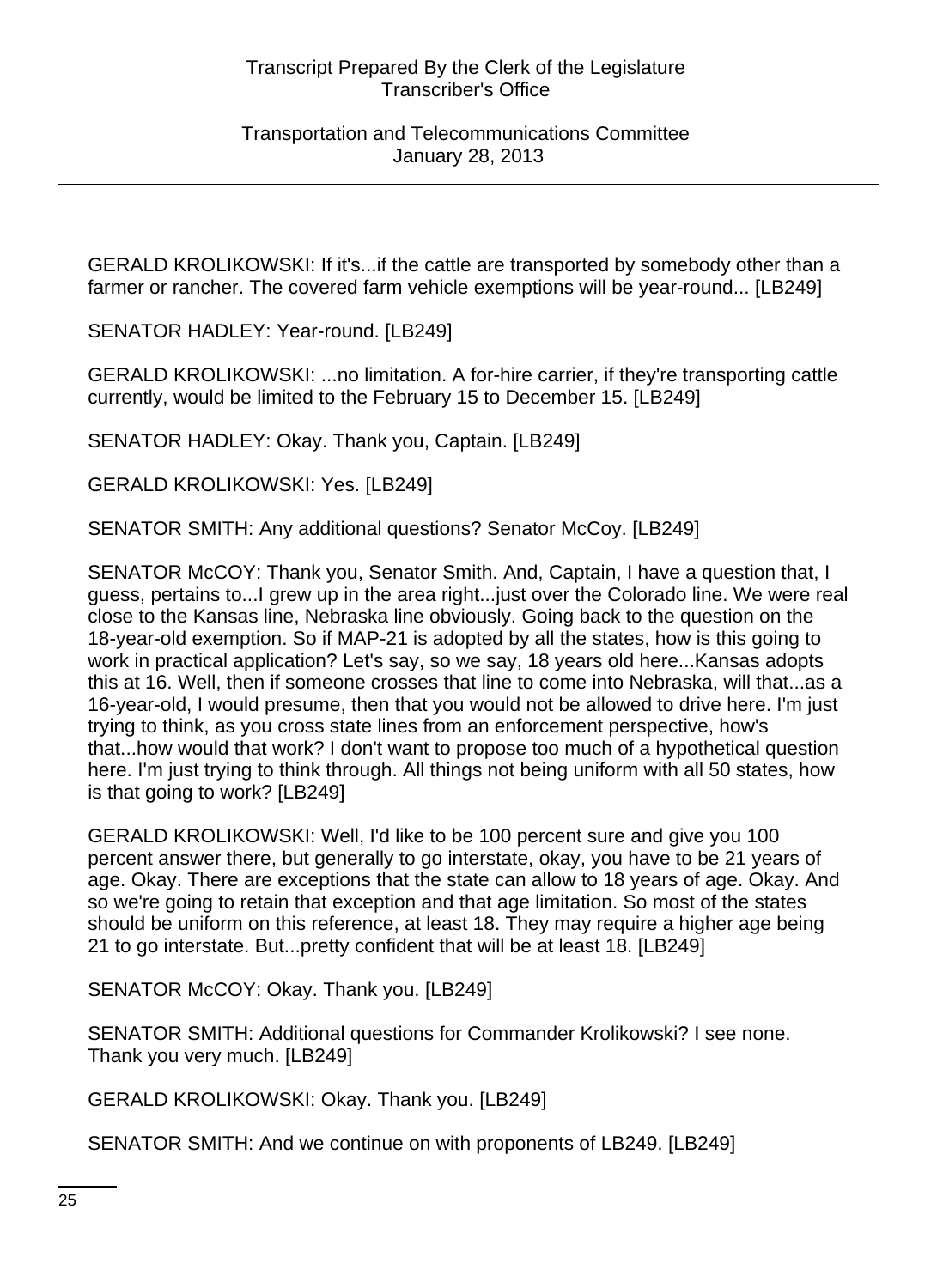Transportation and Telecommunications Committee January 28, 2013

ALICE LICHT: Good afternoon, committee members. My name is Alice Licht, that is A-l-i-c-e, and the last name is, L-i-c-h-t. I represent the Nebraska Agri-Business Association, which is a trade association representing fertilizer, agricultural chemical, and seed, retailers, cooperatives, distributors, manufacturers. I'm not here to address the front portion of the bill which dealt with the farm vehicle, although we're supportive of that. I'm here for the hours of service to issue our support of those provisions. Back in 1995, Senator Jim Exon and Congressman Doug Bereuter were instrumental in starting this whole process of hours of service exemptions for ag retailers. And in part, this is when you're in the fertilizer season, the chemical season, the irrigation season, you work 24/7 a lot of those days, and you guys know that from rural communities. The hours of service exemption originally, in '95, was granted for fertilizer and agricultural chemicals only, and then about five years later it was expanded to all ag products. And that was at that time only from the retail facility to the farm or back. So last year we were finally able to get it expanded not only from the retail facility to farm so that our guys can go pick up at the terminals or at Donovan or where the pipelines are for the fertilizer and those type of things. So we were very appreciative of our federal people, and we're very appreciative of the State Patrol because once this took effect on October 1, even though we didn't have the legislation, that we were able to enjoy that exemption beginning then. And we also appreciate the 150 air-mile radius, which allows a little more distance, particularly if you get into the western part of the state, where you have travelling from Chadron to North Platte to pick up fertilizer and those type of things. When this was implemented, the dates of February 15 to December 15 were felt useful and adequate, although right now our guys are out in the field putting down fertilizer. They started already in November, December, and January. So if you would give consideration, many states have broadened that planting and harvesting season from January 1 to December 31, simply because agriculture keeps moving. And if it's safe for 11 or 10 months, I don't know why it wouldn't be, I guess, safe for the additional two months. So with that, I would thank the Patrol, the Department of Motor Vehicles and their work on this, and Senator Dubas for introducing the bill. If you have any questions, I would be happy to answer them. [LB249]

SENATOR SMITH: Are there any questions for Ms. Licht? Seeing none, thank you for your testimony. [LB249]

ALICE LICHT: Thank you. [LB249]

SENATOR SMITH: Are there any more proponents of LB249? I see someone coming here. Welcome. [LB249]

ANTHONY AERTS: Good afternoon, Senator Smith and other members of the Transportation and Telecommunications Committee. My name is Anthony Aerts, that's A-n-t-h-o-n-y, Aerts, A-e-r-t-s. I'm here today testifying in support of LB249 on behalf of the Nebraska Farm Bureau, where I serve as the assistant director of state government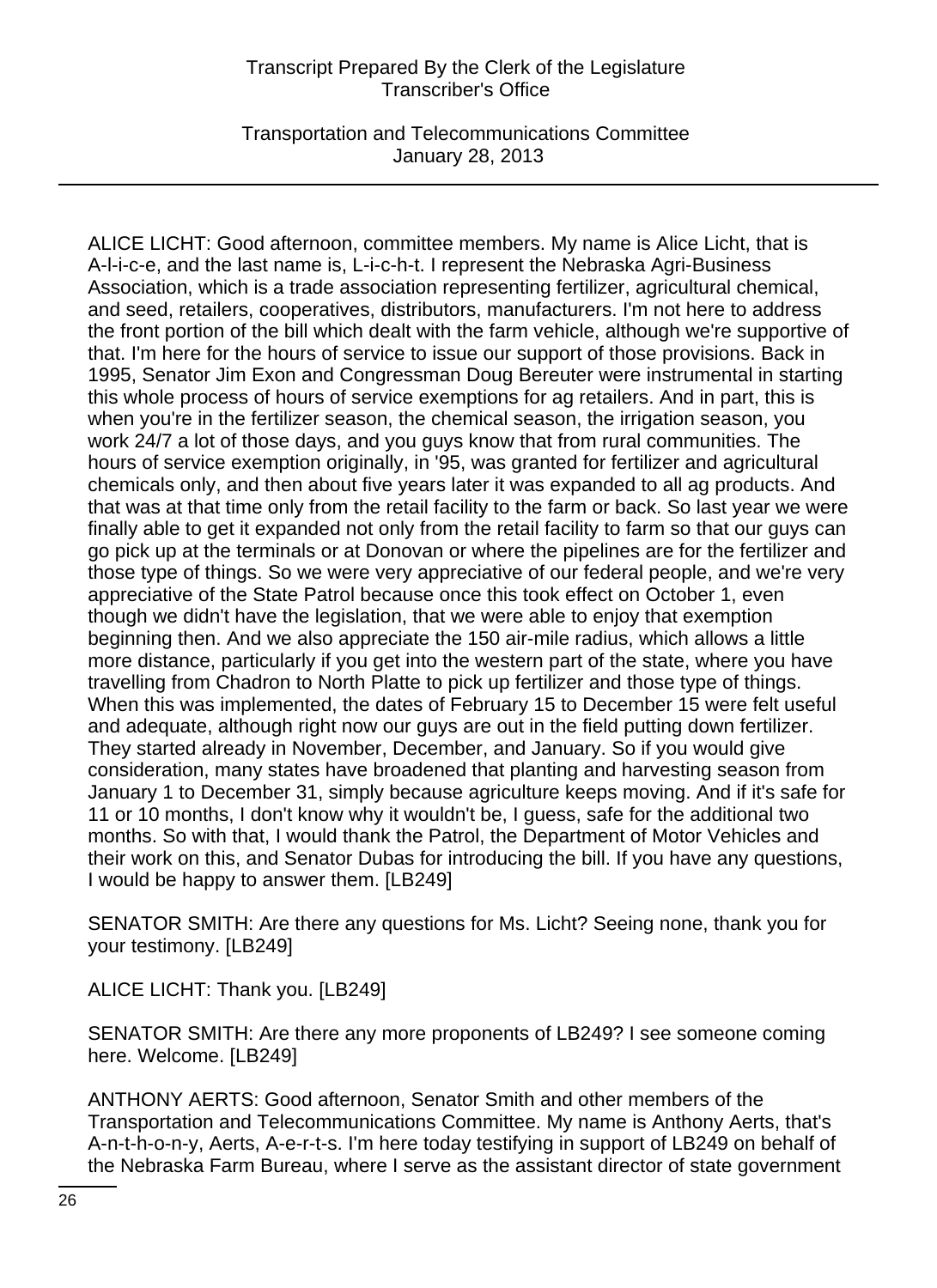Transportation and Telecommunications Committee January 28, 2013

and regulatory affairs. Our member-driven policy, adopted at our recent December 2012 policy convention states, "We believe the exemptions in regards to CDLs, hours of service, medical testing, and other regulatory requirements provided to drivers of farm vehicles in MAP-21 should be implemented and adopted in Nebraska." As you know, most family farm and ranch operations in Nebraska and the drivers of the farm-plated vehicles used on these operations are by no means commercial trucking operations. Yet, at the same time, they rely upon trucking and hauling to maintain viable businesses. Furthermore, farm and ranch trucking activities are mostly conducted within the proximity of their operations and often with less frequency than commercial trucking operations. Thus, we feel that the changes made through MAP-21 provide the appropriate degree of regulatory flexibility and relief for farm and ranch families to be able to move their product to market in an efficient and cost-effective manner. LB249 represents a significant step in providing harmony, clarity, and certainty between state and federal law, to the benefit of individuals operating farm vehicles, as well as to our law enforcement officers who will be responsible for the interpretation and enforcement of these regulatory changes. Thank you, and I'd be happy to answer any questions that you may have. [LB249]

SENATOR SMITH: Questions for Mr. Aerts? Senator Hadley. [LB249]

SENATOR HADLEY: Just a quick question. Is this your maiden voyage in front of a committee? [LB249]

ANTHONY AERTS: It is. [LB249]

SENATOR HADLEY: Thank you. That's the only question I have. [LB249]

SENATOR SMITH: (Exhibit 6) Any additional questions? I see none. Thank you, Mr. Aerts, for your testimony. Are there any additional proponents of LB249? Seeing none, we now move to...all right. We have a letter to read into the record for LB249 submitted by the Nebraska Soybean Association on January 28, 2013. All right. Now we move on to opponents of LB249. Welcome. [LB249]

LARRY JOHNSON: Good afternoon, Senator Smith and members of the Transportation Committee. My name is Larry Johnson, it's L-a-r-r-y J-o-h-n-s-o-n, and I'm the president of the Nebraska Trucking Association, and we represent the commercial trucking industry in Nebraska. I'm here this afternoon to actually mildly oppose the provisions of LB249, and just for the record make note that the federal motor carrier safety regulations are based most of the time, on pretty sound research that involves historical statistics and engineering standards on commercial drivers and their equipment. This research in the federal regulations that guide the trucking industry, in partnership with the investments that the commercial trucking industry makes in strictly following these regulations, they've enabled our industry to continually improve the accident rates and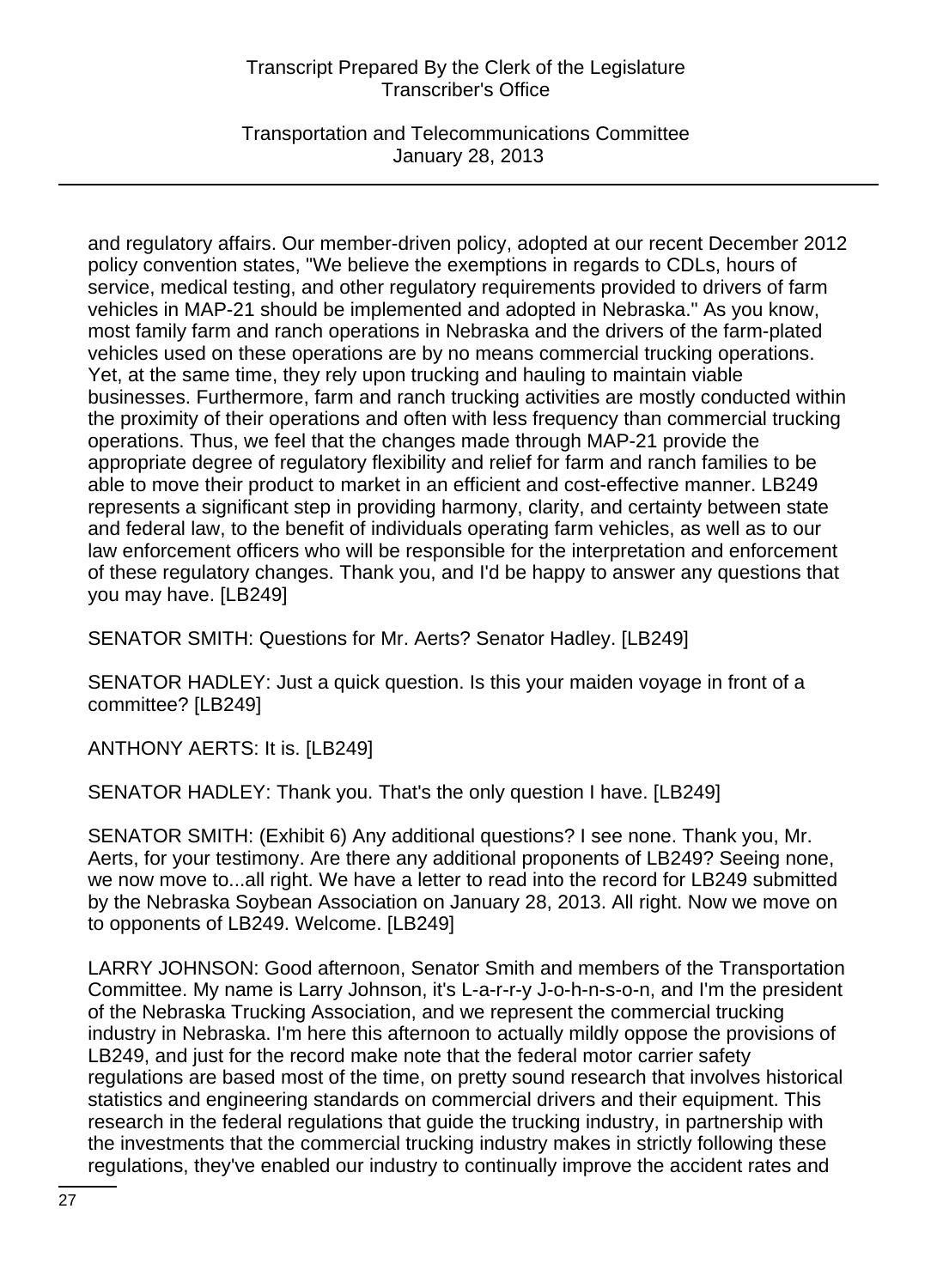Transportation and Telecommunications Committee January 28, 2013

fatalities involving federally regulated commercial motor vehicles. And it's driving it to all new lows. As an industry, we're very proud of that commitment to safety and desire to work not only with our regulators, creating those rules, but also the enforcement agencies that monitor our compliance. As a result, when we see exemptions and exceptions for different segments of truck owners based on what, when, how far, or how far a commodity is hauled, we feel it's important to remind the lawmakers that regardless of what it is in the truck safety standards that the commercial side operates under and the safety partnerships and investments that we make in our employees do work as evidenced by our continual improvement in commercial vehicles, accidents, and fatalities statistics today continually going down. I think what we want to remind everybody is that the bottom line, a truck loaded with 80,000 pounds of grain will have the same impact on property and people as that of 80,000 pounds of retail goods. If a driver of an 80,000 pound vehicle that is tired because we've waived hours of service, or they're not screened for drug and alcohol...once again, they would cause the same kind of death and destruction that a commercial motor vehicle would. For that matter, also when we look at taxation, 80,000 pounds of cattle or grain also put the same amount of wear and tear on our highways as trucks that are hauling the same weight in retail goods. Earlier, I said that I was softly opposing it because of safety concerns. We are also aware, as an industry, that we need to balance on the highway funds, and that this could put us in a critical position to be held back if we don't adopt it. So we hope that as future discussions come before the transportation committee that this...that we're mindful of those kind of things. And with that, I will allow...offer any questions. [LB249]

SENATOR SMITH: Thank you. Any questions for Mr. Johnson? Mr. Johnson, I have a question for you. [LB249]

LARRY JOHNSON: Yes, sir. [LB249]

SENATOR SMITH: Do you see this as an economic impact for trucking companies and drivers that would be transporting those goods, or are you looking at it strictly for equality for those operating vehicles? [LB249]

LARRY JOHNSON: Our primary concerns is the safety side. When the public looks at a tractor-trailer combination, they don't really understand whether a farmer is operating it or not. We've dealt with that in the past for as long as commercial trucks have been around, and essentially we've always considered, when we represent the trucking industry that a truck is a truck is a truck. As we go forward, and farmers are...the ag community is getting larger, and they're buying the larger equipment. It's possible that we may have to differentiate ourselves just a little bit in terms of those type of things. And we would only ask that the other trade associations that represent those, ag sectors that truck their products, that they be mindful of it as well and make sure that through training and awareness, that they are making sure that the farmers are complying with the goods standards, best business practices, even though it may not be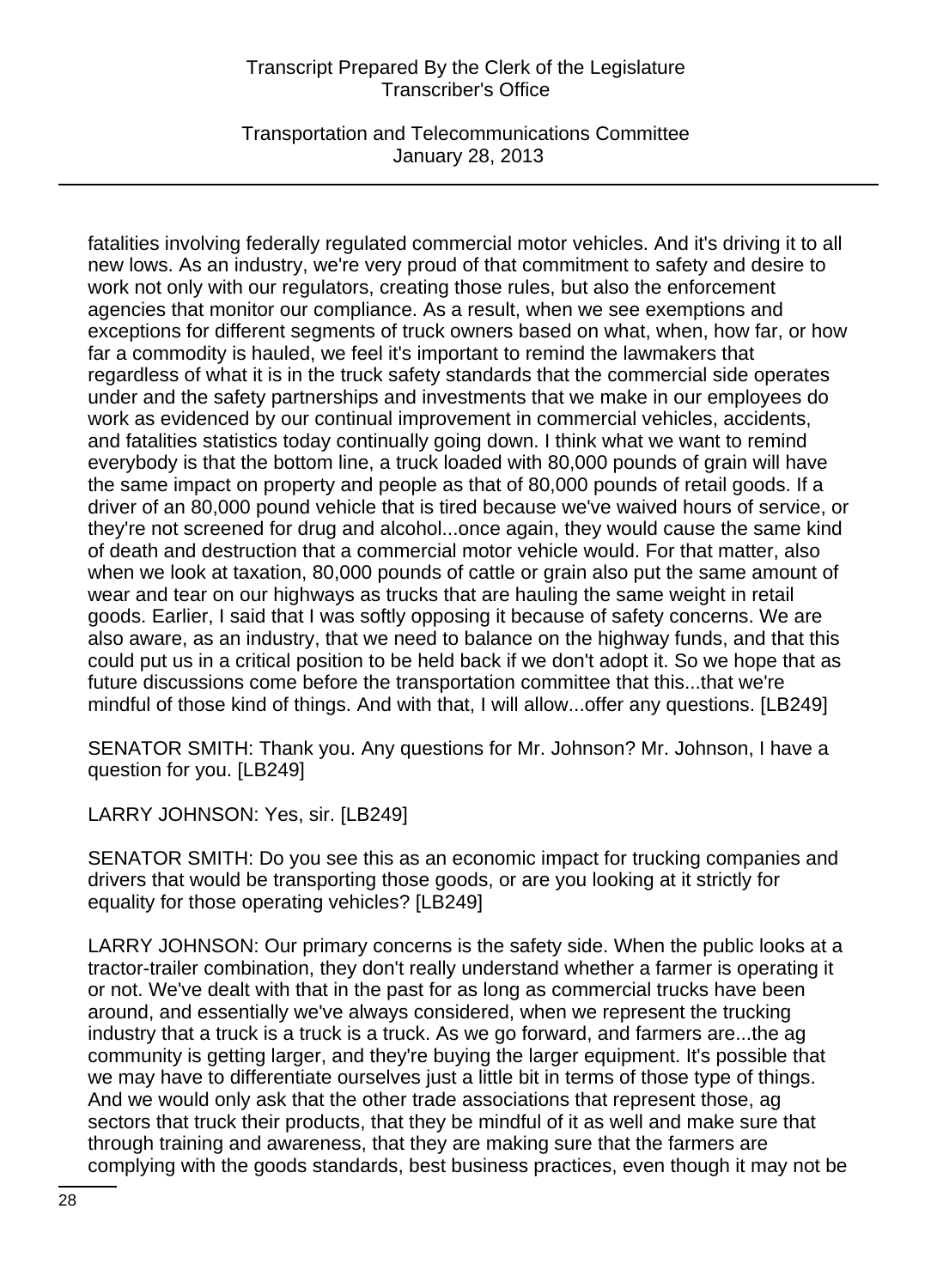Transportation and Telecommunications Committee January 28, 2013

federally mandated to follow the hours of service, that they look at not operating outside of their health and well-being and the public's. So I think that we're certainly concerned about people operating just within that 150-mile rule. But as we continually see the markets farther away through ethanol plants and those kind of things, that there are also opportunities for...incentives to not comply strictly with just ag exemptions. There may be folks that are hauling ag for hire and those type of things, so. [LB249]

SENATOR SMITH: Senator Brasch and then Senator Hadley. [LB249]

LARRY JOHNSON: Okay. [LB249]

SENATOR BRASCH: Thank you, Vice Chairman, and thank you, Mr. Johnson. Now I'm curious when you're looking at the potential revenue increase, decrease. They'd still have to file their fuel reports, correct? And if they're going...or, you know, where is the...or did I hear something wrong? Is it changing the reporting? I imagine commercial truckers, say cattle haulers, they still...this does not fit for them. This is the family-operated family or employee. [LB249]

LARRY JOHNSON: Within that 150-mile rule. [LB249]

SENATOR BRASCH: What were your thoughts right where you were saying that they're not going to be paying their share of...they'll do IFTA reports if they go across county lines, correct...or...not...state lines. [LB249]

LARRY JOHNSON: Across state lines. Right. [LB249]

SENATOR BRASCH: Yeah. Interstate. So IFTA will still come in play, and they'll still do their reporting for fuel used in all the other states, whether they're a family farm or a commercial farmer, if they leave the state line, potentially...I think. [LB249]

LARRY JOHNSON: Yes. [LB249]

SENATOR BRASCH: Okay. Now where are you saying they...that everyone pays their fair share of...I thought I heard that. [LB249]

LARRY JOHNSON: It would be like on the licensing fees if you're not... [LB249]

SENATOR BRASCH: On license. The farm plates versus... [LB249]

LARRY JOHNSON: Yeah, those type of things. [LB249]

SENATOR BRASCH: Okay. All right. And then the cattle haulers, they're...typically that's always, you know, unless it's just small and local and down to the auction sale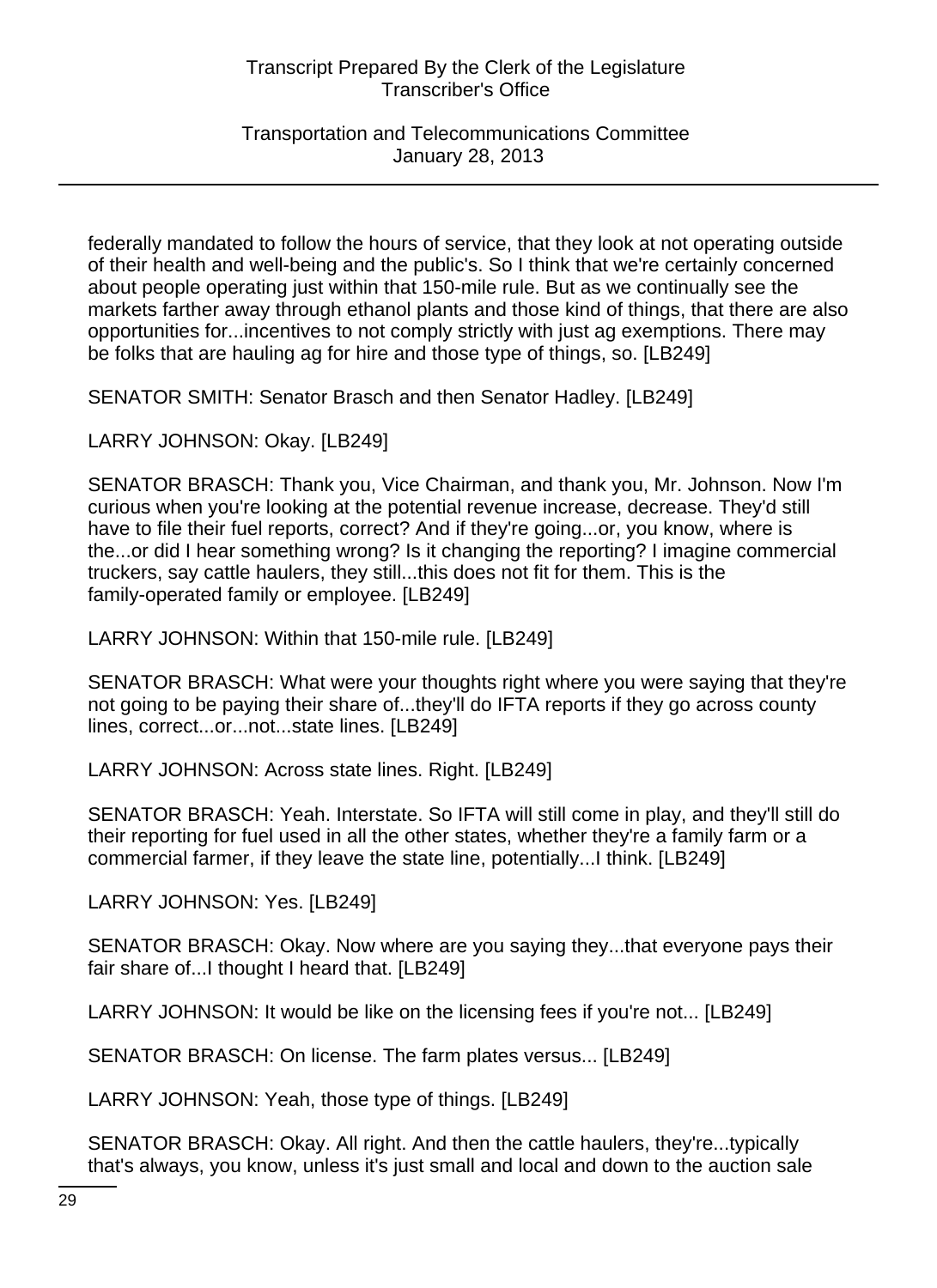Transportation and Telecommunications Committee January 28, 2013

barn, they still use the commerical... [LB249]

LARRY JOHNSON: They should be, yes. Yeah. [LB249]

SENATOR BRASCH: Okay. All right. So the change that you're concerned about is... [LB249]

LARRY JOHNSON: Safety. [LB249]

SENATOR BRASCH: ...safety. Okay. And that's it. Good concerns. [LB249]

LARRY JOHNSON: Yes. [LB249]

SENATOR BRASCH: Very good. Thank you. No other questions. [LB249]

LARRY JOHNSON: Thank you. [LB249]

SENATOR SMITH: Senator Hadley. [LB249]

SENATOR HADLEY: Vice Chairman Smith, Mr. Johnson, thank you. The trucking industry that's regulated...I assume you have requirements as to liability insurance and such as that that your carriers must carry. Is that a fair statement? [LB249]

LARRY JOHNSON: Yes, yes. [LB249]

SENATOR HADLEY: Do you know, would those...I guess would this same concept apply to the family-owned farm, who's taking a semi across the highways? [LB249]

LARRY JOHNSON: That's a good question, Senator Hadley. And it's my understanding that they would only be guided by the state minimums, so potentially, it's my understanding that they could get by with the minimum. And I think that's one of the concerns that would be out there is that if...they shouldn't worry about federal regulations as much as trial attorneys because, as the business continues to get larger, there's more assets to lose. And so, maybe complying with those things is maybe not in their best interest. So I would say this was more motivated by a political thing on the federal level than maybe in terms of real safety, so. [LB249]

SENATOR HADLEY: I was just curious because I know you are a reasonably regulated industry to protect... [LB249]

LARRY JOHNSON: The public, yeah, and ourselves. Yes. [LB249]

SENATOR HADLEY: ...the public, and I just have to say it does kind of...in the back of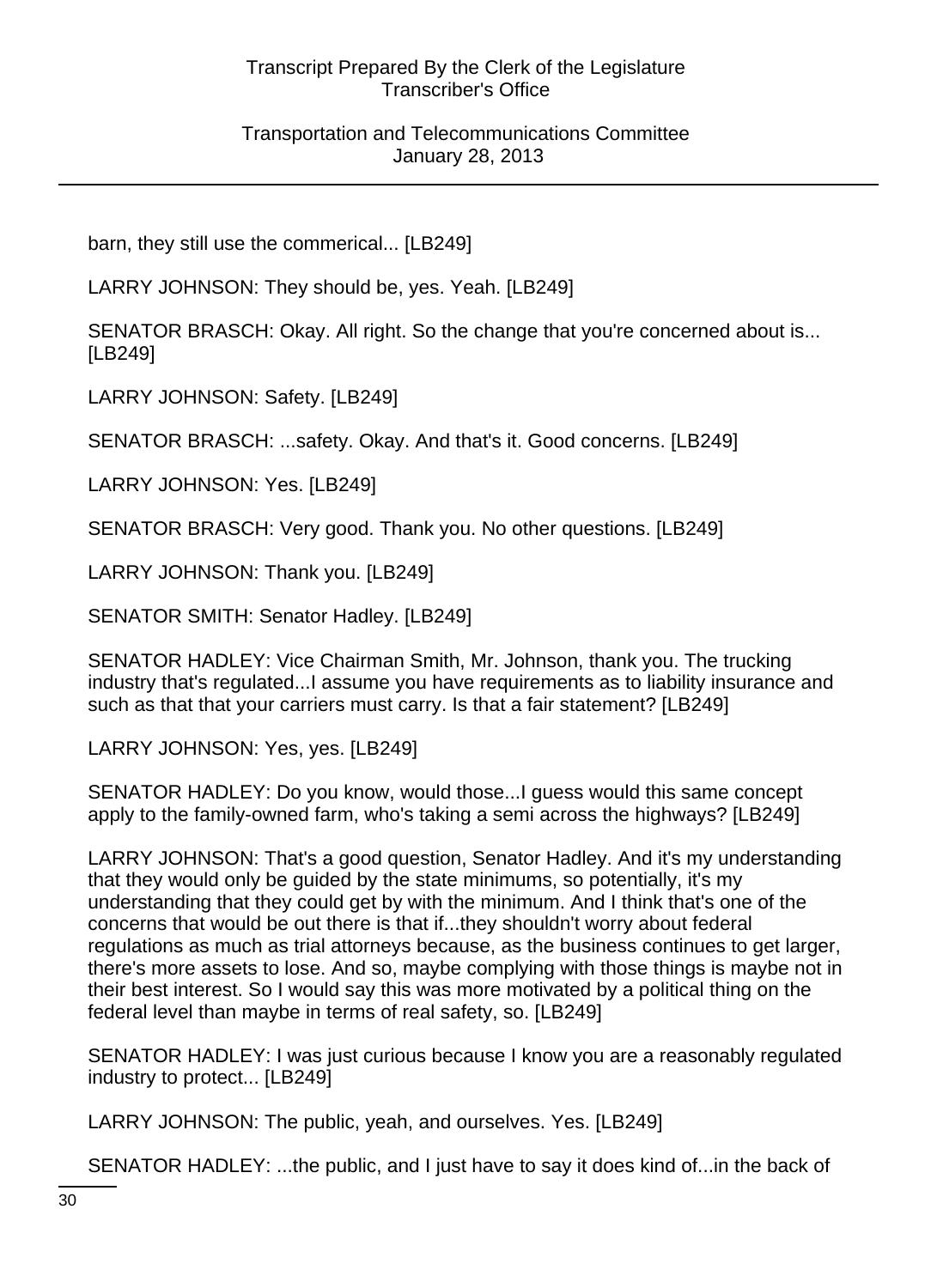#### Transportation and Telecommunications Committee January 28, 2013

my mind I think of the 22-year-old who drives a semi once a year from outside of Lincoln to downtown Omaha to load and unload some product. I guess that...I would be frightened trying to do it myself, so... [LB249]

LARRY JOHNSON: I'm in the business, and I've never driven one, so...They know better than to let me. But thank you for that question, yes. [LB249]

SENATOR SMITH: I see no other questions. Thank you, Mr. Johnson, for your testimony. [LB249]

LARRY JOHNSON: Thank you. [LB249]

SENATOR SMITH: Are there any additional opponents for LB249? I see none. Anyone testifying in the neutral capacity? I see none. Senator Dubas, would you like to close? [LB249]

SENATOR DUBAS: I'll waive closing. [LB249]

SENATOR SMITH: Senator Dubas waives her closing, and that concludes hearing on LB249. We now open the hearing on LB250, and thank you, Senator Dubas, for the introduction of LB250. [LB249]

SENATOR DUBAS: Thank you, Vice Chair Smith, members of the committee. My name is Annette Dubas, A-n-n-e-t-t-e D-u-b-a-s, and I represent District 34. I bring to you today LB250 on behalf of the Department of Motor Vehicles and Nebraska State Patrol. This bill deals with trip tickets. Trip tickets are used by commercial drivers who are not members of the International Registration Plan or the International Fuel Tax Agreement but are registered in other states but yet need to bring something across state lines into Nebraska. Currently to obtain a trip ticket, the Nebraska State Patrol acts as the agent for the Department of Motor Vehicles and issues the permits through a paper-based system. The trip tickets are obtained after the drivers are already in our state. With the proposed changes in the bill, the Department of Motor Vehicles would go to an on-line process and require the permits to be in hand before the drivers actually cross the border. These permits would be good for 72 hours. And this is a method that is being used by more states, so it's not something that drivers would be having...have no experience using. The new process would definitely help with accounting time and errors. It would certainly reduce fraud, improve the audit process, and be accessible. The information would be accessible roadside to the Nebraska State Patrol carrier enforcement. Now currently there are some private companies, some private vendors, some truck stops, etcetera, that have kiosks available in their truck stops which provide these trip tickets. They do charge a fee for issuing these permits. And the department has expressed a willingness to work with these vendors, to see if there's some mutually agreeable process that could be put in place. But I think what's really driving this is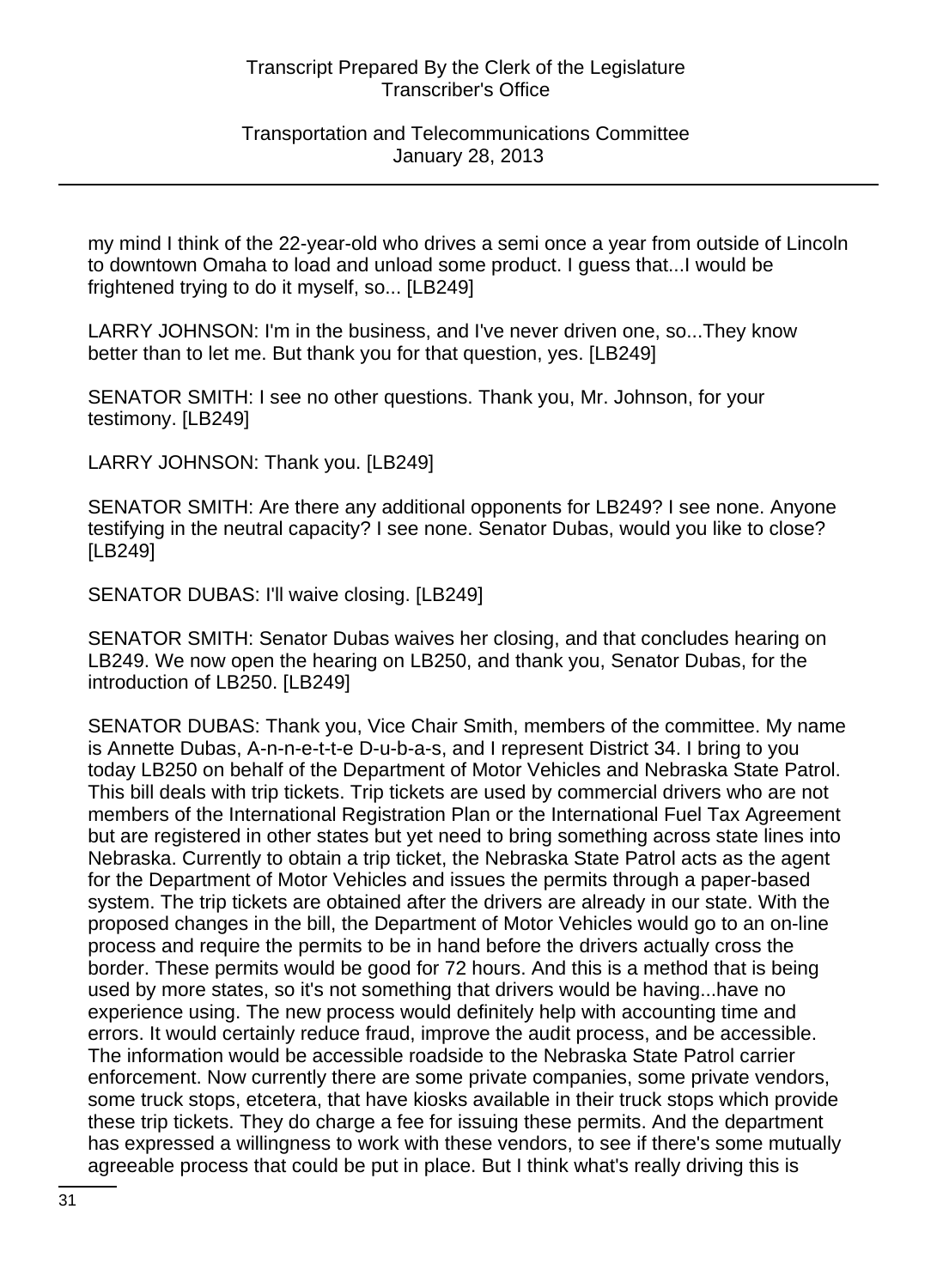Transportation and Telecommunications Committee January 28, 2013

going to that on-line process, giving these people the opportunity ahead of time rather than having them come into the state and then again having to do a paper-based system, which could lead to lost permits or accounting...again accounting issues. So I think it's just another example of what the departments are trying to do to be more efficient and...with not only tax dollars but the services that they provide to people who work within our state as well as outside the borders. I'm sure there will be people following me who will be able to answer questions to more specificity than I can, but would be happy to try to answer any questions should you have any. [LB250]

SENATOR SMITH: Are there questions for Senator Dubas? I see none. Thank you. And we now open it to proponents of LB250. Welcome. [LB250]

BEVERLY NETH: (Exhibit 7) Thank you. Vice Chairman Smith, members of the committee, I'm Beverly Neth, B-e-v-e-r-l-y N-e-t-h, Director of the Department of Motor Vehicles, appearing today...before you today offering testimony in support of LB250. I want to thank you, Senator Dubas, for introducing this bill on behalf of the Department of Motor Vehicles. LB250 proposes to modernize and improve the statutory language and the operational process of issuing motor carrier trip permits. Trip permits are issued to out-of-state motor carriers that do not register their commercial motor vehicles within either the International Registration Plan, IRP, or the International Fuel Tax Agreement, IFTA. Those two programs are designed for motor carriers who operate primarily in interstate travel. Trip permits are designed for one-off kinds of permits of trips for carriers who seldom travel into other states. In most instances, prior to entering the state, the carrier is required to apply for and obtain special permits. Trip permits are used in lieu of the collection of registration fees and fuel tax. The current language provides that the Nebraska State Patrol Carrier Enforcement Division acts as an agent for the DMV in collecting the fees prescribed in this program. The permits are purchased by motor carriers at approved vendors as they enter into Nebraska. Trip permits are valid for 72 hours. Trip permit fees are \$25 per trip in lieu of IRP registration and \$20 per trip in lieu of IFTA licensing. The fees are remitted to the Highway Cash Fund. The current system is a paper-based permit issuance system that has not changed in decades. Nebraska State Patrol approves vendors...approved vendors sell the permits. The statute provides that the vendor can collect and retain a 10 percent fee. Two of the vendors are wire services that charge the 10 percent plus an additional \$40 service fee. Nebraska State Patrol estimates that vendors issue annually 10,000 IRP...in lieu of IRP and 7,000 in lieu of IFTA trip permits. With LB250, the DMV proposes to develop a modern Web-based permit issuance system that will issue the permits and collect the permit fees from the out-of-state carrier before they enter Nebraska. The Web-enabled process would also create a database, accessible by law enforcement, to authenticate and verify trip permits. The on-line process will include a payment process and payment engine that will virtually eliminate manual collection of, and accounting for, the trip permit fees. The Nebraska State Patrol estimates that it takes them at least 270 person hours per year to account for trip permits. I do have an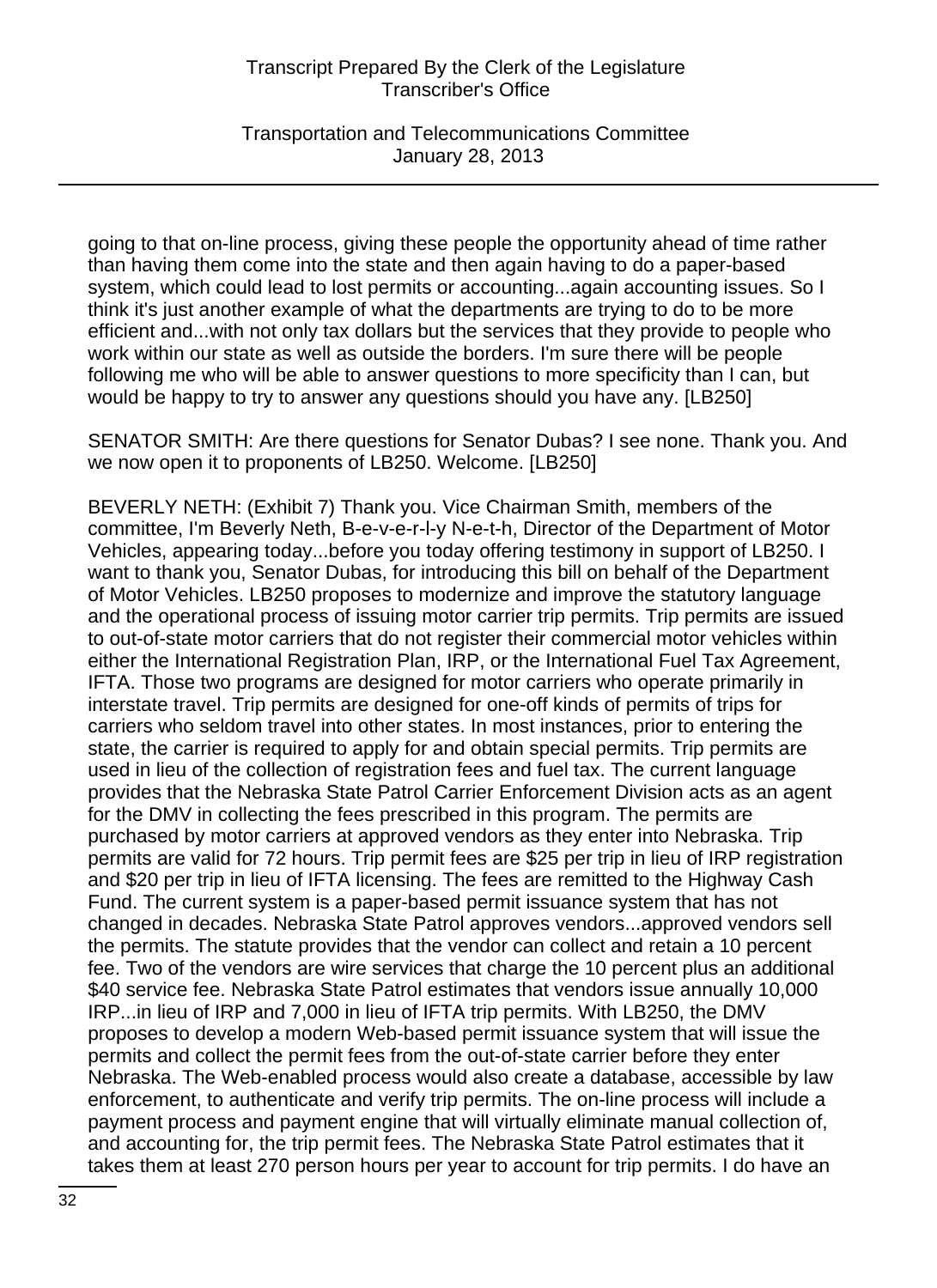Transportation and Telecommunications Committee January 28, 2013

amendment that I would like the committee to consider, and we have provided that to Committee Counsel. The amendment strikes the language on page 11, line 20 through 23 and again on page 13, line 1 through 3. After further reading of the bill, we just...we reviewed this existing language that authorizes the director to collect and retain an additional 10 percent of the trip permit fee. The language is problematic in a couple of ways. First, normally the reference would be that the department has the authority to collect and retain a fee, not the director. Since I'm not going to be here anymore, I think we should get rid of this. Just a joke. And, second, the bill does not direct the deposit of the 10 percent to any specific DMV account. Eliminating the language will eliminate the problems and allow the department to rely upon existing statutory authority to assess an electronic access fee for services through its on-line portal service. Chairman Dubas, again...and Vice Chairman Smith, I'd be happy to answer any questions you may have regarding this bill. [LB250]

SENATOR SMITH: Are there questions for Director Neth? Senator Hadley. [LB250]

SENATOR HADLEY: Vice Chairman Smith, thank you. Director Neth, basically the way the system works now...that if they're members of the IRP or the IFTA, that allows us to basically kind of collect an "in lieu of fuel tax" for their driving across the state of Nebraska. Is that... [LB250]

BEVERLY NETH: Yeah. Both of those programs are programs that are...a carrier, a motor carrier, say you're a motor carrier based in Nebraska, but you operate regularly in commercial ventures that take you to five other jurisdictions or take you to Wyoming and Kansas and South Dakota and North Dakota. What you would do is, you would register your vehicle fleet in IRP and IFTA. You would come to Nebraska, if you're first time registering. You would estimate the number of miles you're going to run in each one of those jurisdictions, and then we charge you a pro-rata share of the registration fees and the fuel tax associated with the mileage you're running in those jurisdictions. We collect it all for the other jurisdictions, and we distribute their shares to them. We'd be collecting our portion as well. Some portion of those miles traveled would be within Nebraska. So we collect a pro-rata share of registration fees, and we collect a pro-rata share of fuel taxes for Nebraska-based carriers that run in multiple jurisdictions, in interstate travel. And these trip permits are for carriers that do not register in either of those programs. So what we say to them is: you're a motor carrier, and you operate in Kansas, and you want to come up here and deliver some goods to Nebraska. You have to stop...currently you'd stop at the nearest location, where there's a vendor selling the trip permit and you'd pay \$20 in lieu of IRP registration...I mean, I have that backwards, \$25 in lieu of IRP registration and \$20 for IFTA fees. And then you do your business. That trip permit is good for 72 hours and you leave Nebraska. Next time you come back, you have to do the same thing over again, unless you are...generally you would make a decision at some point. If you are constantly going to a certain state, you'd probably register your vehicles in IRP and IFTA because it's just so much easier to account for those miles.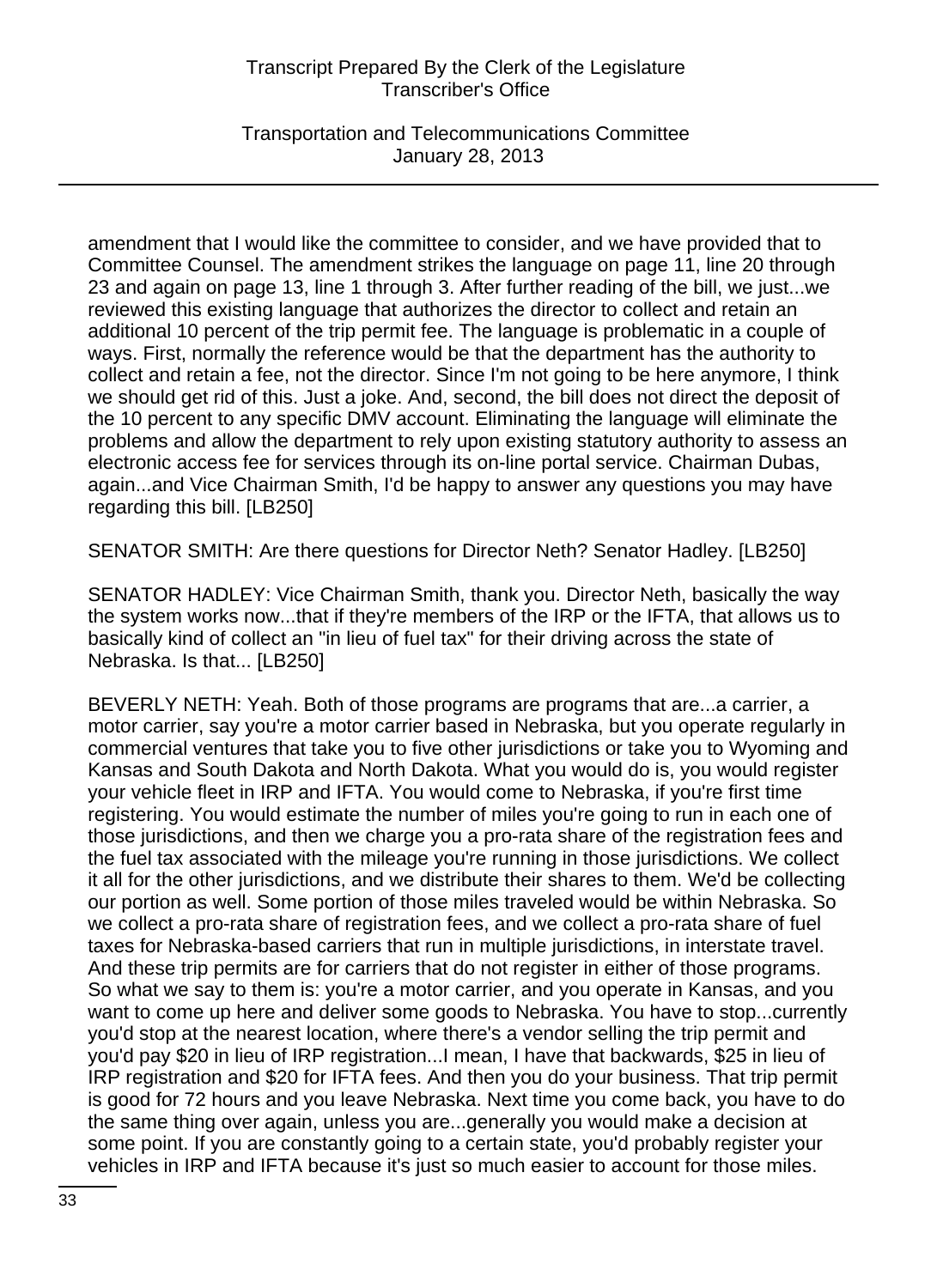[LB250]

SENATOR HADLEY: And so is this \$25 and \$20, is that to make up at all for the fuel tax that we're not getting. Is that correct? [LB250]

BEVERLY NETH: Um-hum, and the registration fees. [LB250]

SENATOR HADLEY: And the registration fee. [LB250]

BEVERLY NETH: Yes. [LB250]

SENATOR HADLEY: And so that's just an estimate of what...it makes no difference if the person is coming from Council Bluffs to Omaha for a delivery, or if the person is entering in Omaha and exiting in Sidney. [LB250]

BEVERLY NETH: Yeah. Well, as a matter of fact, to make it even more complicated, we have a reciprocity agreement with Iowa that covers Council Bluffs and Omaha, so you get to run all over those two cities without any kind of IFTA...we extra the IFTA, but there's no trip permitting going on in that jurisdiction. But you're right. You could come from Des Moines, Iowa, and drive all the way across to Scottsbluff and turn around and go all the way back; as long as you accomplish that trip within 72 hours, that \$25 and \$20 fee are what you pay. [LB250]

SENATOR HADLEY: Okay. Thank you. [LB250]

SENATOR SMITH: Senator Brasch. [LB250]

SENATOR BRASCH: Thank you, Vice Chairman Smith. Thank you again. Now this is done electronically on-line, correct? [LB250]

BEVERLY NETH: Not currently. [LB250]

SENATOR BRASCH: Not currently. Okay. [LB250]

BEVERLY NETH: Currently it is paper. Most vendors fill out a piece of paper. So for instance, I live...I grew up in Red Cloud, Nebraska, and we are five or six miles from the Kansas border. And there is a gas station in Red Cloud, Nebraska, that sells trip permits. So the carrier drives in on Highway 281, into Red Cloud. They go to Olson's, is what we call it, and they pay their money and the vendor...the clerk at Olson's fills out a piece of paper and hands it to them. That trip permit is not in a database anywhere. The collection of those fees really aren't even in a database anywhere. It's kind of a...you know, so there's a lot of good old-fashioned Nebraska reliance upon people doing the right thing in this program. We're saying we want to put it into a database so roadside, if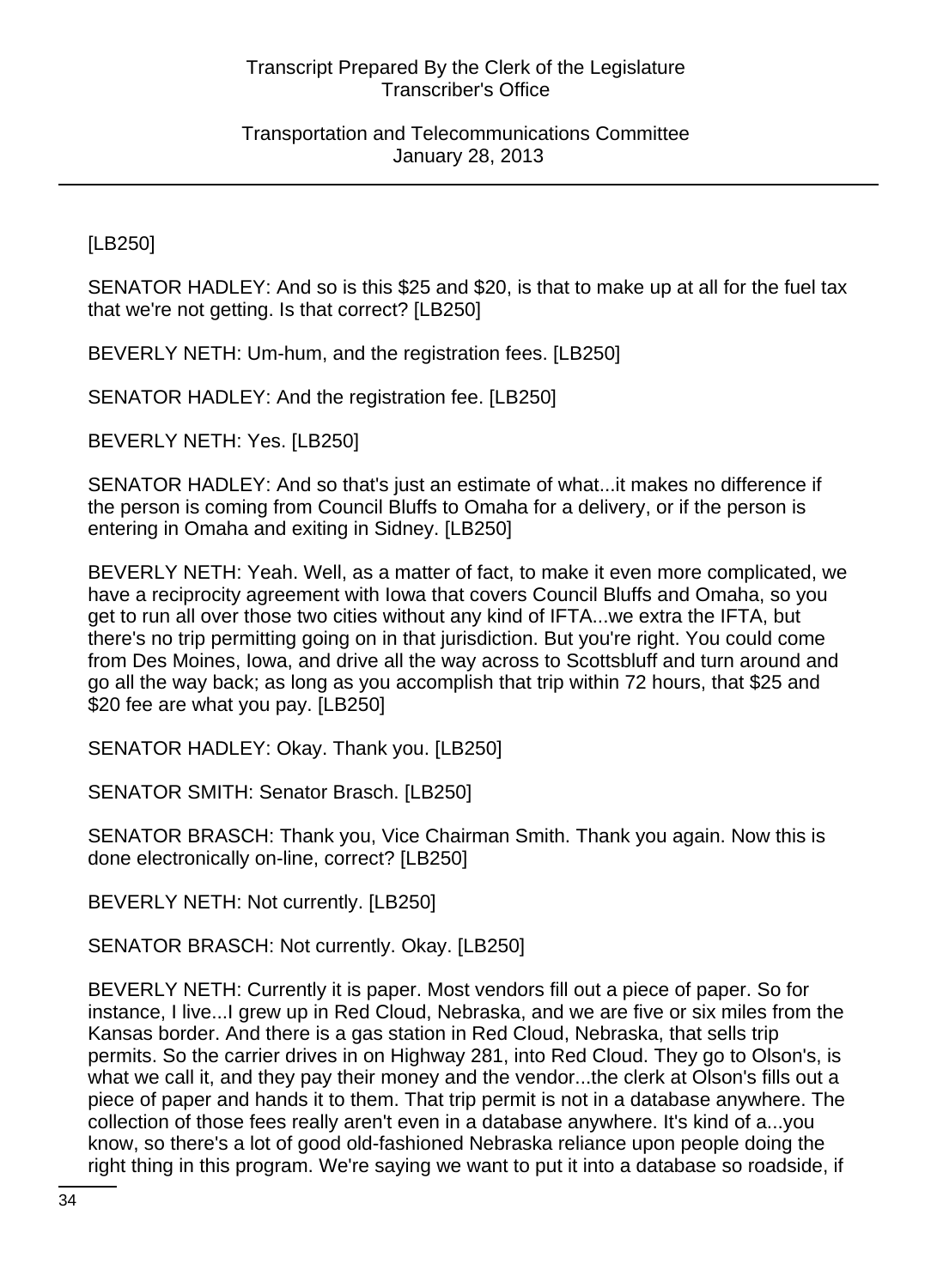Transportation and Telecommunications Committee January 28, 2013

that carrier is stopped, that law enforcement officer has some level of confidence that that trip permit is accurate, is validly issued, and it's valid for the 72 hours. And the person has obtained it prior to coming into Nebraska; they've paid all the fees associated with it, and they have the authority to run for that period of time. [LB250]

SENATOR BRASCH: And then they will...it will be electronically in the database so the State Patrol and whoever...so there is no "print this permit" piece of paper. [LB250]

BEVERLY NETH: What we'll probably have the carrier do is print something at home. But the database will show State Patrol the time the trip permit was permitted, I mean was printed, so they can go ahead and be able to view this...you know, make the calculations of the 72 hours and see. But the trip permit itself will probably have the information on it. We haven't really gotten so far as to visualize what that will be, but we will work I'm sure very carefully with State Patrol and other law enforcement to make sure we're putting the things on the face of the printed permit so that it's got enough information that you can see it has everything it needs, and then you can double-check it in the database and verify it. [LB250]

SENATOR BRASCH: Some other states...it's just in their database what they...I think New Mexico is one of them and some others. I've done this paperwork for my farmer and...who does a little trucking. But it's nice when it is electronic and you don't have to print it out or have something in more than one semitruck or... [LB250]

BEVERLY NETH: Right. [LB250]

SENATOR BRASCH: But...and then currently they're finding a truck stop or someone, like you're saying, a vendor, authorized, and they send that money back to the state. [LB250]

BEVERLY NETH: They do. [LB250]

SENATOR BRASCH: Okay. [LB250]

BEVERLY NETH: They remit the fees back then to State Patrol, and then State Patrol has an accounting process they do, a reconciliation process they do, it's all manual at this point. That's the other piece of the puzzle with the on-line system, that accounting and that reconciliation would take place within the payment engine and that payment portal. [LB250]

SENATOR BRASCH: So they would be losing a little bit of income if they did it just straight through the state of Nebraska. [LB250]

BEVERLY NETH: The vendors who are associated with the process now will lose a little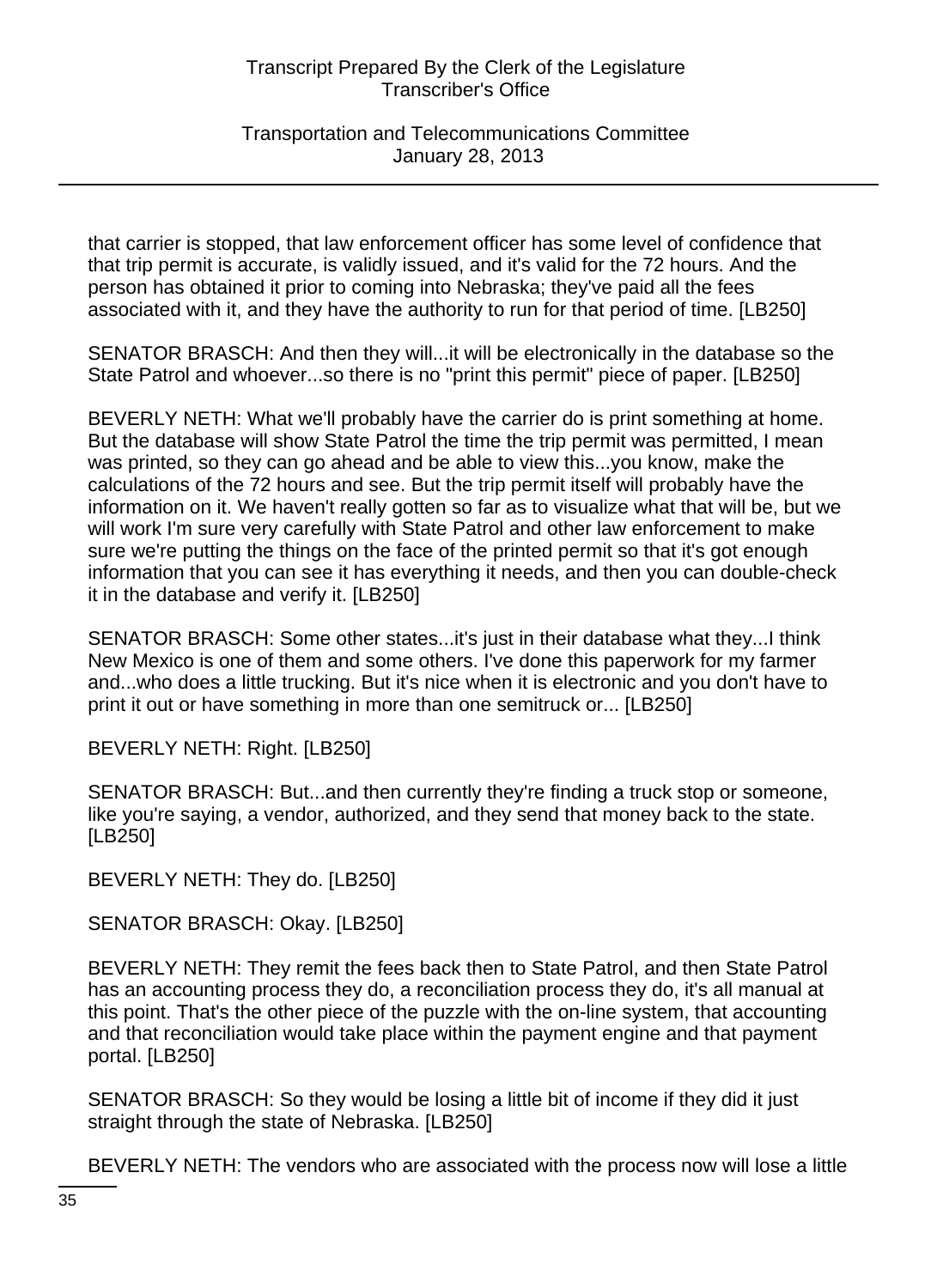# Transportation and Telecommunications Committee January 28, 2013

bit of income. Most vendors aren't making a lot of money. I suspect the 10 percent they're generating is probably more of a nuisance for them. There are a couple of large vendors that, in addition to the 10 percent, they're charging, as I said, \$40. So you're paying for the \$45 for the actual two combined trip permits; on top of that you're paying an additional \$40 for these vendors to issue this to you. Nebraska doesn't...the state doesn't intend to charge that kind of a fee. [LB250]

SENATOR BRASCH: And then I imagine, though, that if you authorize credit cards, then you...the state will pay the transaction fees that credit cards are... [LB250]

BEVERLY NETH: There will be some kind of a convenience fee or the electronic access fee. That's why we think that 10 percent language probably doesn't need to be in there. That electronic access fee authority already exists over at...I'm not sure what chapter it's in, probably 80, Administrative Procedures Act, I think. [LB250]

SENATOR BRASCH: Okay. All right. I believe the industry would welcome being able to do it electronically for unexpected trips. [LB250]

BEVERLY NETH: Oh, sure. That would be the nice part of it. Yeah, and then you wouldn't have to stop. You could keep going because stops cost money. [LB250]

SENATOR BRASCH: Um-hum. Sure. Thank you. [LB250]

BEVERLY NETH: Um-hum. You're welcome. [LB250]

SENATOR SMITH: I see no additional questions. Thank you, Director Neth, for your testimony. [LB250]

BEVERLY NETH: Thank you very much. [LB250]

SENATOR SMITH: We will continue on with proponents of LB250. Seeing none, we will move onto opponents of LB250. Seeing none, we are entertaining anyone who wants to testify in neutral capacity. Welcome. [LB250]

LARRY JOHNSON: Thank you, Senator Smith, members of the committee. My name is Larry Johnson, L-a-r-r-y J-o-h-n-s-o-n. I'm the president of the Nebraska Trucking Association. And we're testifying neutral on this bill. We think it's a good idea...that it will bring technology and some efficiencies and save costs to the industry. My committee wanted to make sure that we went on the record, though, as saying that, as soon as technology was available, that we would want to work with the Department of Motor Vehicles and the State Patrol to possibly get that into a paperless type smartphone application. And that was their only concern on it. Questions? [LB250]